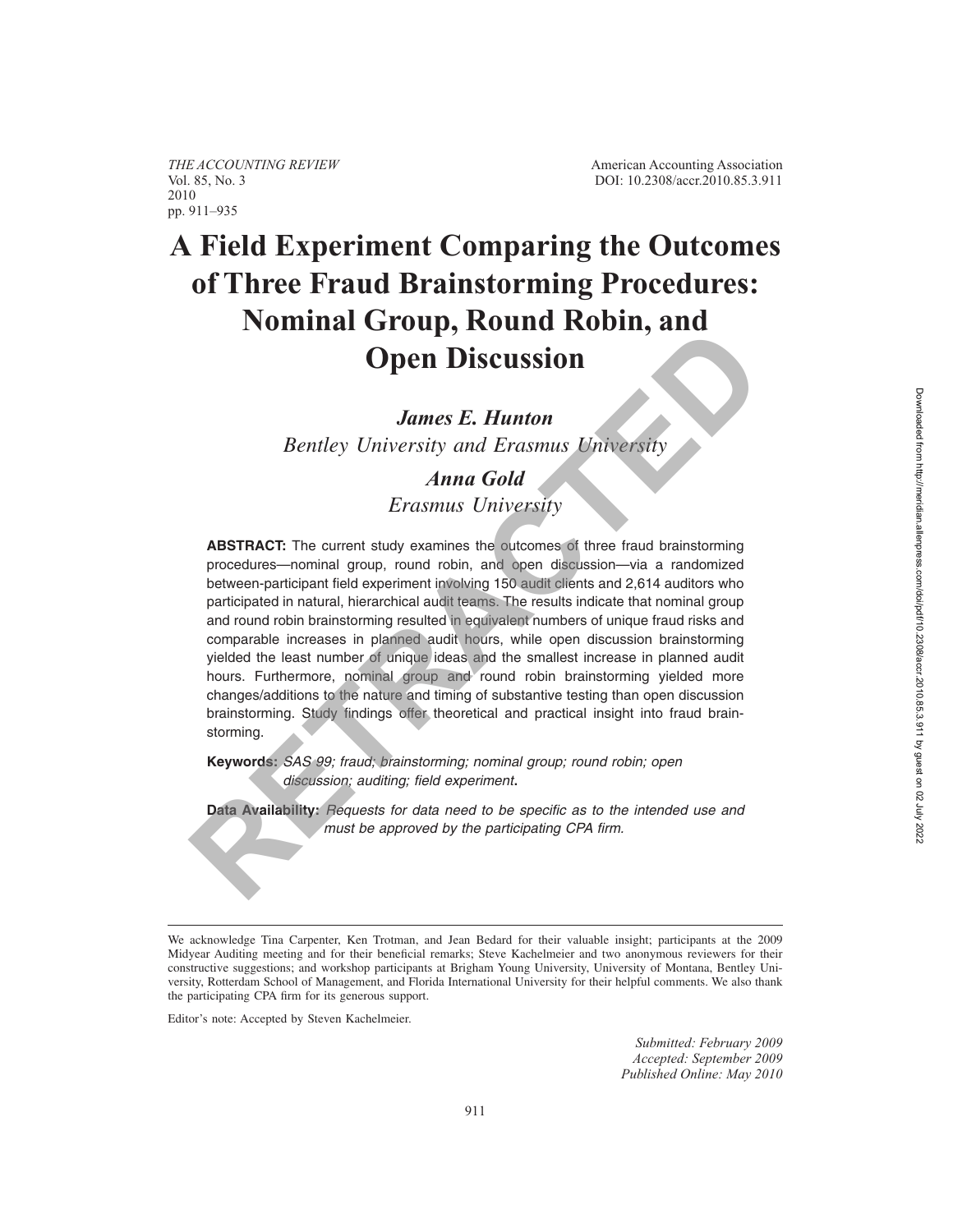# **I. INTRODUCTION**

SAS No. 99 ([AICPA 2002](#page-22-0)) requires audit teams to conduct a brainstorming session during<br>audit planning to identify areas in which management could perpetrate and conceal fraud<br>that might potentially lead to material misstat audit planning to identify areas in which management could perpetrate and conceal fraud that might potentially lead to material misstatement. The Public Company Accounting Oversight Board ([PCAOB 2007](#page-23-0)) recently emphasized the importance of the brainstorming standard and criticized audit firms for not always complying with its requirements.

SAS No. 99 ([AICPA 2002](#page-22-0)) allows firms discretion with respect to the procedure they employ for a brainstorming session; the standard states "the discussion ordinarily should involve the key members of the audit team" and "a number of factors will influence the extent of the discussion and how it should occur" (AU 316.17). Most firms have adopted open discussion brainstorming, wherein audit team members exchange ideas in a relatively unstructured manner (Bellovary and Johnstone 2007). However, many psychology studies question the effectiveness of open discussion brainstorming, as this procedure is associated with multiple sources of process losses that often overwhelm process gains (Diehl and Stroebe 1987, 1991; Bonner 2008). While SAS No. 99 (AICPA 2002) reflects a positive step forward in the quest for higher quality fraud risk assessment, this study investigates whether alternative brainstorming procedures can improve the extant practice of open discussion brainstorming. mines or the autat team and a number of ractors will minuele the extent of the discussion<br>how it should occur<sup>\*</sup> (AU 316.17). Most firms have adopted open discussion brankstorm<br>recin andit team members exchange ideas in a

Psychology research typically assesses the effectiveness of open discussion brainstorming by comparing the number and quality of ideas generated to nominal group brainstorming. In nominal group brainstorming, each member sits alone and generates as many ideas as possible, the composite list of which reflects the collective set of unique ideas generated by the nominal group.<sup>1</sup> In the current study, we compare nominal group to open discussion brainstorming, wherein groups begin with the nominal group procedure and then meet face-to-face to openly discuss their ideas.

We also examine a promising fraud brainstorming procedure termed "round robin" ([Beasley](#page-22-3) and Jenkins 2003).<sup>2</sup> During this procedure, each member is first asked to engage in nominal brainstorming; next, the group meets and each member is required to verbalize all of his/her fraud risk ideas to the other group members, while the rest of the team listens; afterward, each member is afforded a second opportunity to articulate more fraud risks that may have been triggered by others' ideas, while the rest of the team again listens.

The current study examines the nominal group, open discussion, and round robin brainstorming procedures via a randomized field experiment in which professional auditors participate in actual brainstorming sessions during the planning of real audits.<sup>3</sup> Managers at the national office of a large CPA firm randomly selected 150 U.S. offices to participate in the field experiment, randomly assigned each office to one of the three brainstorming procedures, and set forth a

<span id="page-1-1"></span><span id="page-1-0"></span>We refer to the concept of "nominal group" brainstorming to reflect "individuals working separately with no discussion" ([Valacich and Dennis 1994](#page-23-3)), which is different from the "nominal group technique," which also involves discussing, ranking, and prioritizing ideas ([Delbecq et al. 1975](#page-23-4)).

<span id="page-1-2"></span>ranking, and prioritizing ideas (Delbecq et al. 1975).<br><sup>2</sup> The "round robin" brainstorming procedure is partly based on the "nominal group technique" (NGT), originated by [Delbecq et al.](#page-23-4) (1975). In the current study, we use only the first two of five steps involved in NGT, plus we add a second round of idea generation that is not articulated in the NGT. Due to significant differences between the brainstorming procedure employed herein and the NGT, we use the term round robin (as suggested by [Beasley and Jenkins 2003](#page-22-3)) to

avoid confusion and add clarity.<br><sup>3</sup> The impetus for the current study began with top-level CPA firm managers who read the [Beasley and Jenkins](#page-22-3) (2003) article and wanted to compare their existing brainstorming procedure (open discussion) to round robin brainstorming. The researchers further suggested that these procedures should be compared to nominal group brainstorming, which would serve as a benchmark. While there may be other brainstorming techniques worthy of study, the researchers were restricted in this regard by CPA firm management.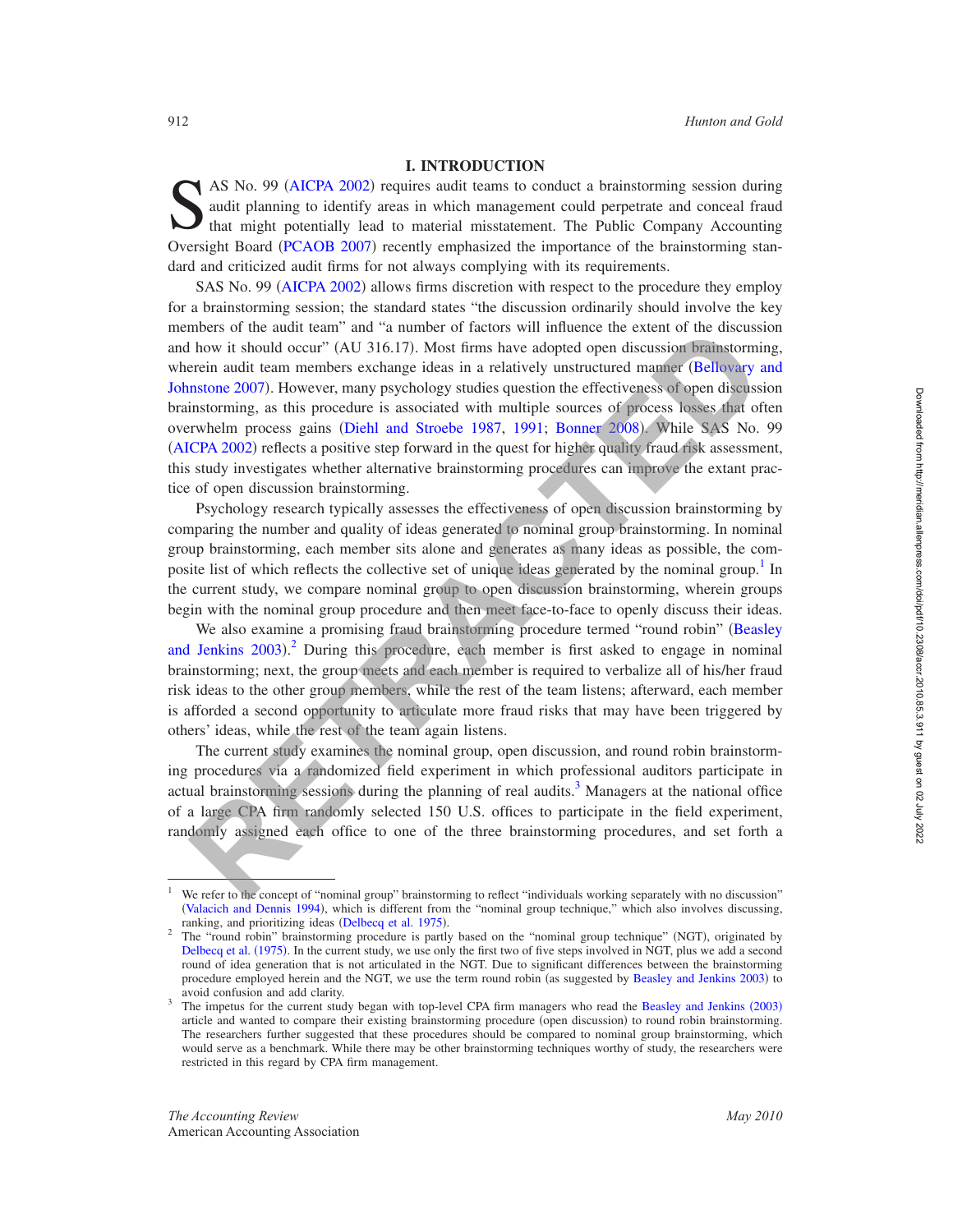standardized protocol for how to conduct each procedure. At the local level, the office managing partner randomly selected one audit client, subject to client characteristic constraints imposed by the national office.<sup>4</sup>

Team members in all three treatment conditions were first asked to engage in nominal group brainstorming. Open discussion team members spent less time and recorded fewer fraud risks during the nominal brainstorming activity than nominal group (only) and round robin team members. The number of unique fraud risks recorded during the interaction stage of brainstorming was greater than the initial set for the round robin teams, suggesting that process gains outweighed process losses, but smaller for the open discussion teams, indicating the opposite. After brainstorming, the nominal group (only) and round robin treatments resulted in equivalent numbers of unique fraud risk ideas and similar increases in planned audit hours, while the open discussion condition yielded a smaller number of unique ideas and a lower increase in planned audit hours. Further, the nominal group and round robin groups made more changes/additions to the nature and timing of substantive testing than the open discussion groups. Overall, findings suggest that the nominal group and round robin brainstorming procedures are similarly effective, while the open discussion procedure is less effective.

This study complements and extends recent fraud brainstorming studies (e.g., Carpenter 2007; Hoffman and Zimbelman 2009; Lynch et al. 2009) by conducting a contextually rich field experiment involving natural, hierarchical audit teams and real audit clients; examining the round robin procedure of fraud brainstorming, which to our knowledge has not been subjected to empirical examination in prior research; and examining a robust set of brainstorming outcomes (preparation time, number of unique ideas generated, changes in audit plan hours, and changes/additions to the nature, timing, and extent of substantive testing). The next section describes the SAS No. 99 fraud brainstorming procedure, reviews prior research, and develops hypotheses. Subsequent sections present the research method, analyze the results, and discuss findings.

# **II. BACKGROUND AND HYPOTHESES**

# **Brainstorming Stages**

In 2002, the Auditing Standards Board issued SAS No. 99, *Consideration of Fraud in a Financial Statement Audit*, because standard setters believed that auditors needed additional guidance to improve fraud detection throughout an engagement. The major difference between SAS No. 99 and its predecessor, SAS No. 82 (AICPA 1997), is that the new standard requires the audit team to discuss the potential for material misstatement in the financial statements due to fraud before and during the evidence-gathering process (Ramos 2003). The purpose of fraud brainstorming is to establish a forum for audit team members to share experiences about the client, discuss how fraud might be perpetrated and concealed at the entity, and change audit procedures to improve fraud detection if necessary. Based on Bellovary and Johnstone (2007) and [Beasley and](#page-22-3) Jenkins (2003), the fraud brainstorming procedure can be divided into three stages. rring, the nominal group (only) and round robin treatments resulted in equivalent numbers<br>(i.e. parameterism) and round robin terators in planned and it house, while the 'open discuss<br>(idition yielded a smaller number of u

In the *preparation stage*, auditors are asked to develop an initial set of potential fraud risks individually, without speaking to each other. During this stage, auditors are guided to think about the client with reference to the fraud triangle (opportunities, incentive, and rationalizations/ attitude; [AICPA 2002](#page-22-0)). This preparatory activity is known as nominal brainstorming, as there is no communication among team members during this stage. In the current study, all audit teams engage in *nominal group brainstorming*. The nominal group (only) teams moved to the evaluation

<span id="page-2-0"></span> $4$  The assignment of 150 offices was random (using a random number generator) from the firm's entire set of U.S. offices, and the assignment of treatments to the selected offices and the selection of one client at each local office were also random; however, the population of clients from which one client was drawn was constrained by the national office, as described in the Research Method section.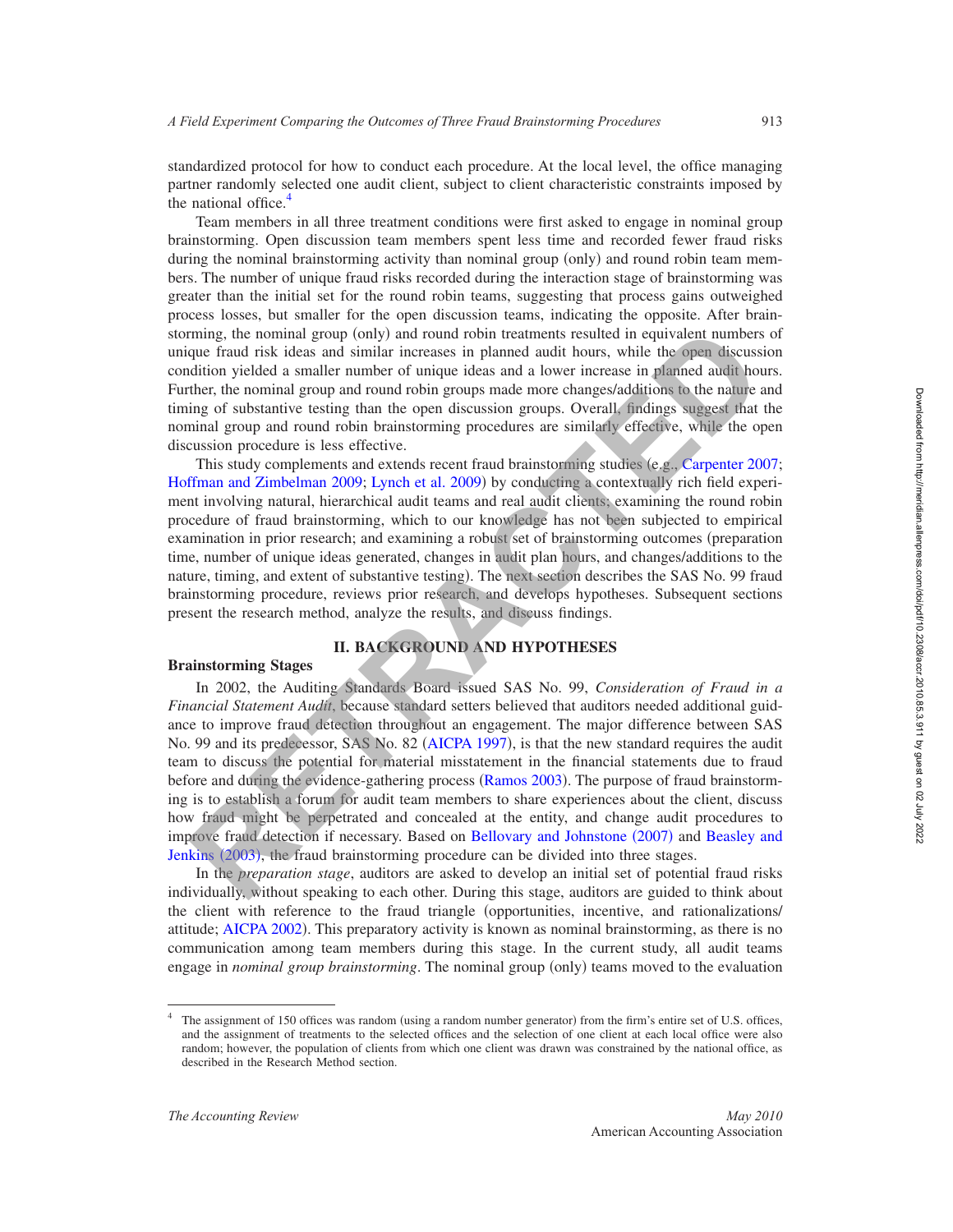stage (below), while the open discussion and round robin teams participated in the interaction stage, as described next.

Relevant to the current study, two forms of the *interaction stage* are described—*open discus*sion brainstorming and *round robin brainstorming* ([Beasley and Jenkins 2003](#page-22-3)).<sup>[5](#page-3-0)[,6](#page-3-1)</sup> During open discussion brainstorming, auditors discuss their fraud risk ideas in an unstructured manner. The rationale behind this procedure is that team members should be able to express all ideas that come to their mind, "in a kind of free-for-all" and with as little interruption as possible ([Beasley and](#page-22-3) [Jenkins 2003,](#page-22-3) 36). The other interactive procedure examined in this study is round robin brainstorming, reflecting a structured sharing of ideas where each team member is called on one at a time to read his/her ideas to the rest of the group. After the first round of idea sharing, each team member is afforded a second opportunity to express additional ideas that might have come to mind while listening to the other members' first-round ideas.

The third brainstorming phase reflects the *evaluation stage*, which entails developing fraud risk assessments on the basis of ideas identified in the first two stages, and responding to the fraud risk assessments, which may or may not result in a modification of the nature, timing, and extent of planned audit procedures. While preliminary audit planning prior to the brainstorming session may have already resulted in a number of anticipated fraud detection tests, the purpose of the evaluation stage is to potentially adjust the preliminary audit plan on the basis of new ideas generated during brainstorming—ideas that had not been impounded into the preliminary plan. We next offer a brief review of extant research on brainstorming in psychology, information systems and auditing.<sup>1</sup>

#### **Brainstorming Research**

#### *Open Discussion Brainstorming*

Originally conceived by Osborn (1957), open discussion brainstorming should be conducted using the following four principles: (1) criticism is limited, (2) coming up with "wild" ideas is welcomed ("freewheeling"), (3) a great number of ideas is wanted, and (4) combination and improvement of mentioned ideas is sought. As a result, open discussion brainstorming is a procedure that involves a limited degree of structure and maximum interaction among team members, such that immediate feedback to new ideas is sought. Open discussion brainstorming is often intuitively assumed to result in a larger number of high-quality ideas than nominal group efforts because it purportedly enhances team members' creativity and spontaneity. Furthermore, other team members' ideas are supposed to trigger associations that would not come to mind during nominal deliberation (Paulus et al. 2000). to read his/her ideas to the rest of the group. After the first round of idea sharing, each te<br>the listenting to the other members' first-round ideas. that might have eome to m<br>the listenting to the other members' first-ro

<span id="page-3-0"></span>Despite the many potential process gains associated with open discussion brainstorming ([Os](#page-23-8)[born 1957](#page-23-8)), most research has found that open discussion groups generate fewer and lower quality ideas than nominal groups (e.g., Diehl and Stroebe 1987, 1991; Mullen et al. 1991; [Dennis and](#page-23-11)

<span id="page-3-1"></span> $5$  [Beasley and Jenkins](#page-22-3) (2003) discuss a third interaction technique—electronic brainstorming—which essentially reflects

<span id="page-3-2"></span>open discussion brainstorming via electronic groupware.<br>
<sup>6</sup> [Beasley and Jenkins](#page-22-3) (2003) recommend a procedure for open discussion brainstorming that deviates somewhat from most brainstorming experiments in psychology; that is, they suggest that the interaction stage take place subsequent to nominal brainstorming activity, whereas most open discussion brainstorming experiments in psychology do not include a pre-interaction nominal brainstorming activity. In the current study, the CPA firm desired to mirror the procedures suggested by [Beasley and Jenkins](#page-22-3) (2003) to the extent possible; hence, participating auditors in the round robin and

open discussion treatments engaged in nominal deliberation prior to interaction.<br>It is important to note that selection and examination of the open discussion and round robin techniques in this study was motivated by top-level CPA firm managers on the basis of their reading the [Beasley and Jenkins](#page-22-3) (2003) article. Once the CPA firm contacted the researchers about studying these two techniques in a scientifically rigorous and methodical manner, we requested the addition of the nominal group procedure as a benchmark comparison.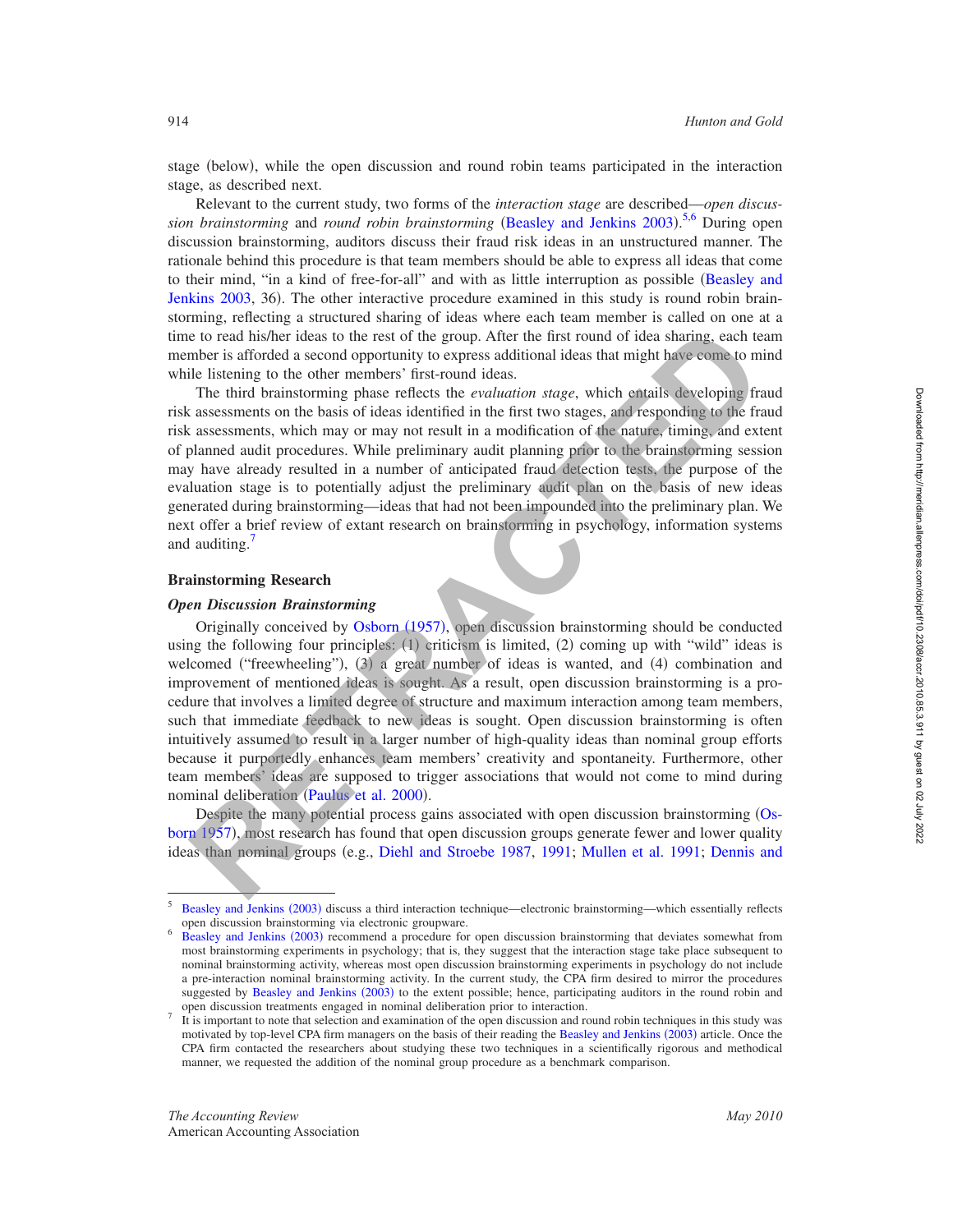[Valacich 1993,](#page-23-11) [1994;](#page-23-3) [Paulus et al. 1995;](#page-23-12) [Dennis et al. 1999;](#page-23-13) [Rietzschel et al. 2006](#page-23-14)). Four potential explanations have been offered to account for the failure of open discussion brainstorming groups to reach greater productivity levels than nominal groups.

First, in open discussion brainstorming groups, only one member can speak at a time, which may cause other members to forget or suppress their ideas because they are not allowed to verbalize them as they come to mind—a phenomenon known as *production blocking* ([Brown and](#page-22-6) [Paulus 2002;](#page-22-6) [Nijstad and Stroebe 2006](#page-23-15)). Second, *evaluation apprehension* means that open discussion brainstorming members may refrain from voicing their ideas because they are afraid of negative assessments from peers and superiors ([VanGundy 1984](#page-24-0)). Third, members might *free ride* or *socially loaf* on the efforts of other team members, thereby exert minimal participatory effort (Karau and Williams 1993; Shepperd 1993). Last, interacting groups tend to focus on a relatively limited set of ideas, resulting in *cognitive narrowing* Lamm and Trommsdorff 1973; [Dennis and](#page-23-3) Valacich 1994).

Production blocking and cognitive narrowing cannot influence nominal group (only) brainstorming since there is no interaction among team members. Evaluation apprehension could affect nominal group members if their responses are not anonymous. On the other hand, if responses are anonymous, some group members could engage in free riding or social loafing. To our knowledge, three published or forthcoming studies in accounting have compared the open discussion and nominal group procedures in the context of fraud brainstorming.

Carpenter (2007) conducted a two-phase laboratory experiment in which auditors from Big 4 CPA firms were experimentally assigned to three-person hierarchical teams, each involving a staff, senior, and manager auditor. In the first phase, participating auditors engaged in nominal group brainstorming, during which they were familiarized with case materials, and asked to think about and document possible fraud risks. In the second phase of the experiment, the same auditors participated in face-to-face open discussion brainstorming. Carpenter (2007) compared auditors' fraud ideas and fraud risk assessments before and after the open discussion brainstorming session. Consistent with many studies in psychology, she found that open discussion resulted in a smaller quantity of ideas; however, contrary to most psychology research of this nature, Carpenter (2007) found that open discussion led to higher quality fraud ideas. *Receively* load on the efforts of other team members, thereby exert minimal participatory effluent and Williams 1993; Sheepperd 1993). Last, interacting groups tend to focts on a relative incered in the case of the focts

Lynch et al. (2009) compared three brainstorming procedures: face-to-face discussion, electronic interactive discussion and electronic nominal group. Auditing students participated in the study and were formed into four-person teams. The face-to-face and electronic interactive groups both engaged in nominal brainstorming before they met in their teams. The results indicate that the electronic interactive discussion groups outperformed the face-to-face discussion groups, and brainstorming effectiveness was equivalent between the electronic interactive discussion and electronic nominal group treatments.

Hoffman and Zimbelman (2009) compared the brainstorming effectiveness of individuals versus three-person groups. A second treatment either did or did not prompt the participants to engage in strategic reasoning. Practicing audit managers from a large international audit firm were randomly assigned to the treatment conditions. In the "individual" condition, participants engaged in nominal group brainstorming and then moved to the audit-planning task without interaction. In the "group" condition, participants first engaged in nominal brainstorming and then collectively planned the audit via open discussion. The authors found that the groups outperformed the individuals and those who engaged in strategic reasoning outperformed those who did not.

The open discussion brainstorming procedure employed in the current study is similar to the two-phase approach in [Carpenter](#page-22-4) (2007), the face-to-face discussion and electronic interactive methods in [Lynch et al.](#page-23-6) (2009), and the "group" treatment in [Hoffman and Zimbelman](#page-23-5) (2009). Another parallel among the four studies is the comparison of open discussion to nominal group brainstorming. Further, [Hoffman and Zimbelman](#page-23-5) (2009) and the current study both examine the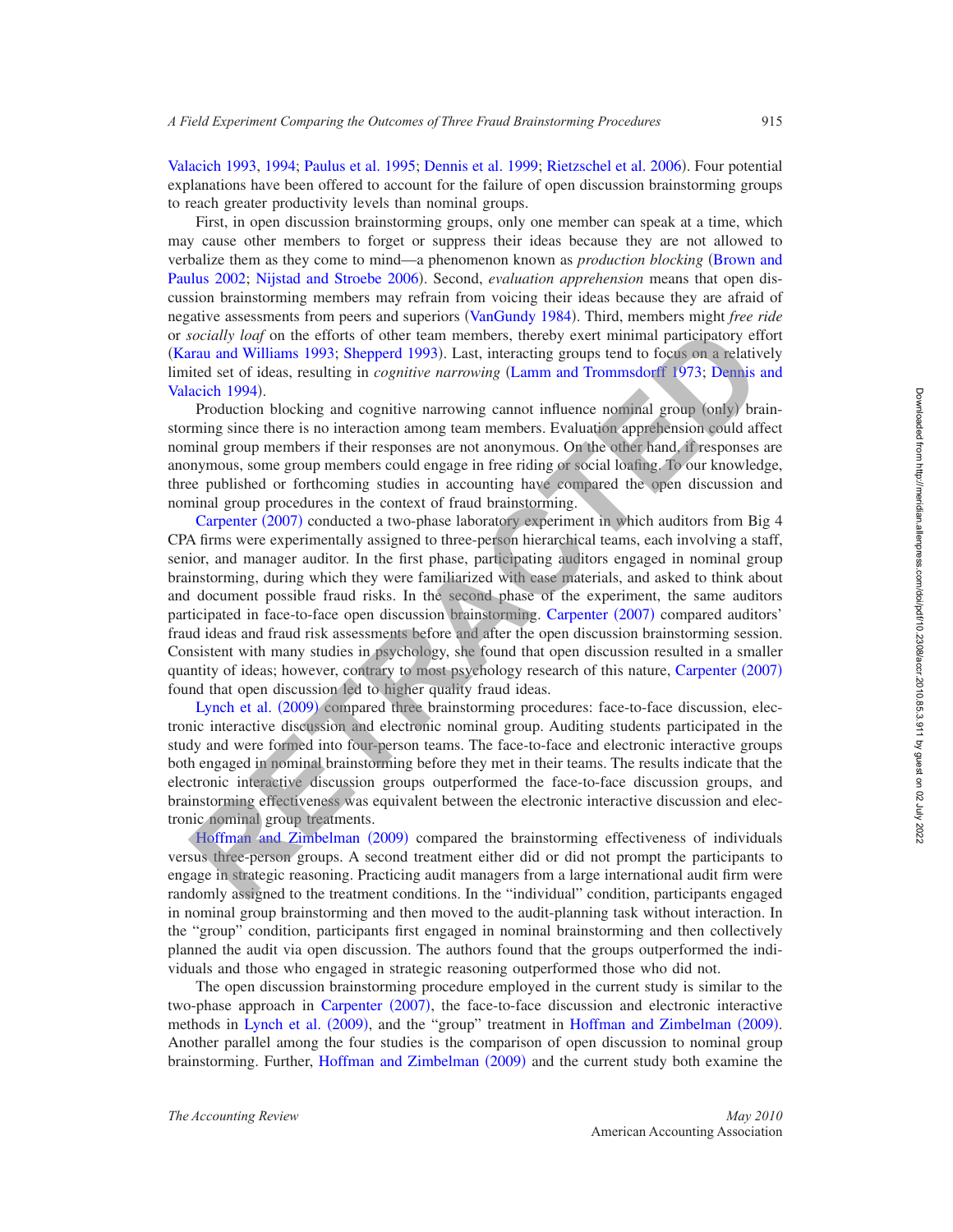effect of fraud brainstorming on audit planning. In addition, the current study examines round robin brainstorming, and the entire study is conducted in the context of a randomized field experiment involving experienced auditors and actual audit clients.

#### *Round Robin Brainstorming*

The current study considers a second interactive brainstorming procedure termed "round robin," as suggested by [Beasley and Jenkins](#page-22-3) (2003). Prior research suggests that more structured group decision-making methods, involving less free-flow interaction, may help brainstorming groups to improve their performance by reducing the process losses often found in open discussion brainstorming. Round robin brainstorming is partly rooted in a brainstorming method known as the nominal group technique (NGT), which was founded by Van de Ven and Delbecq (1971) and further formalized in Delbecq et al.  $(1975)^8$ . The NGT consists of the following five steps ([Bar](#page-22-7)tunek and Murnighan 1984; Mahler 1987): first, participants independently and silently generate a list of ideas; second, the facilitator records one idea at a time from group members in a roundrobin format until all participants have completed their list; third, participants discuss each idea for clarification only, without critical evaluation or lobbying; fourth, participants independently rate and rank the ideas; and fifth, the group decides the priority ordering of the alternatives based on voting and mathematical pooling of the individual rankings.

The current study adopts the first two steps of the NGT, and adds a third step suggested by Beasley and Jenkins (2003); specifically, after team members independently record their ideas in isolation (i.e., nominal group activity) and verbalize their ideas to the rest of the group without interruption or criticism, they are then afforded another opportunity to revise their initial ideas or mention new ideas in a second round of idea sharing. Since the round robin procedure used in the current study does not involve all group members discussing each others' ideas (step three of the NGT), independently rating and ranking the ideas (step four of the NGT) or prioritizing the ideas (step five of the NGT), it would be difficult to directly compare the outcomes of the round robin procedure to the NGT. It is worth mentioning, though, that multiple research studies have dem-onstrated that the NGT yields the same or better outcomes than unstructured discussion (e.g., [Fox](#page-23-20) [1989;](#page-23-20) Hegedus and Rasmussen 1986). playe the method model proposition of the constrained the procedinal method choosing the procedinal proposition behavior in a procedin a brankstorming method known<br>instorming. Round robin brankstorming is partly rooted in

We suggest that round robin brainstorming might reduce or even eliminate some of the process losses often found in open discussion brainstorming because free interaction is restricted, as members are called on and take turns reading their ideas out loud during the fraud brainstorming meeting. The inherent structure of this procedure forces all members to contribute to idea generation, thus considerably dampening the free-riding potential. Furthermore, the round robin technique prohibits immediate discussion of ideas; hence, production blocking and cognitive narrowing are eliminated because team members do not become trapped into spending excessive meeting time on a limited number of ideas. In addition, round robin brainstorming is potentially superior to nominal group brainstorming, because each team member is afforded a second opportunity to add new ideas that might have come to mind while listening to the first-round ideas. To our knowledge, audit research has not examined the round robin procedure in the context of fraud brainstorming despite its potential to yield improved outcomes relative to open discussion brainstorming.

<span id="page-5-0"></span><sup>&</sup>lt;sup>8</sup> An alternative label for the procedure examined in this study could be the "Nominal Group Technique" (NGT). However, in the current study, we use only the first two of five steps involved in NGT, plus we add a second round of idea generation that is not articulated in the NGT; thus, for reasons of clarity and precision, we label our procedure as round robin.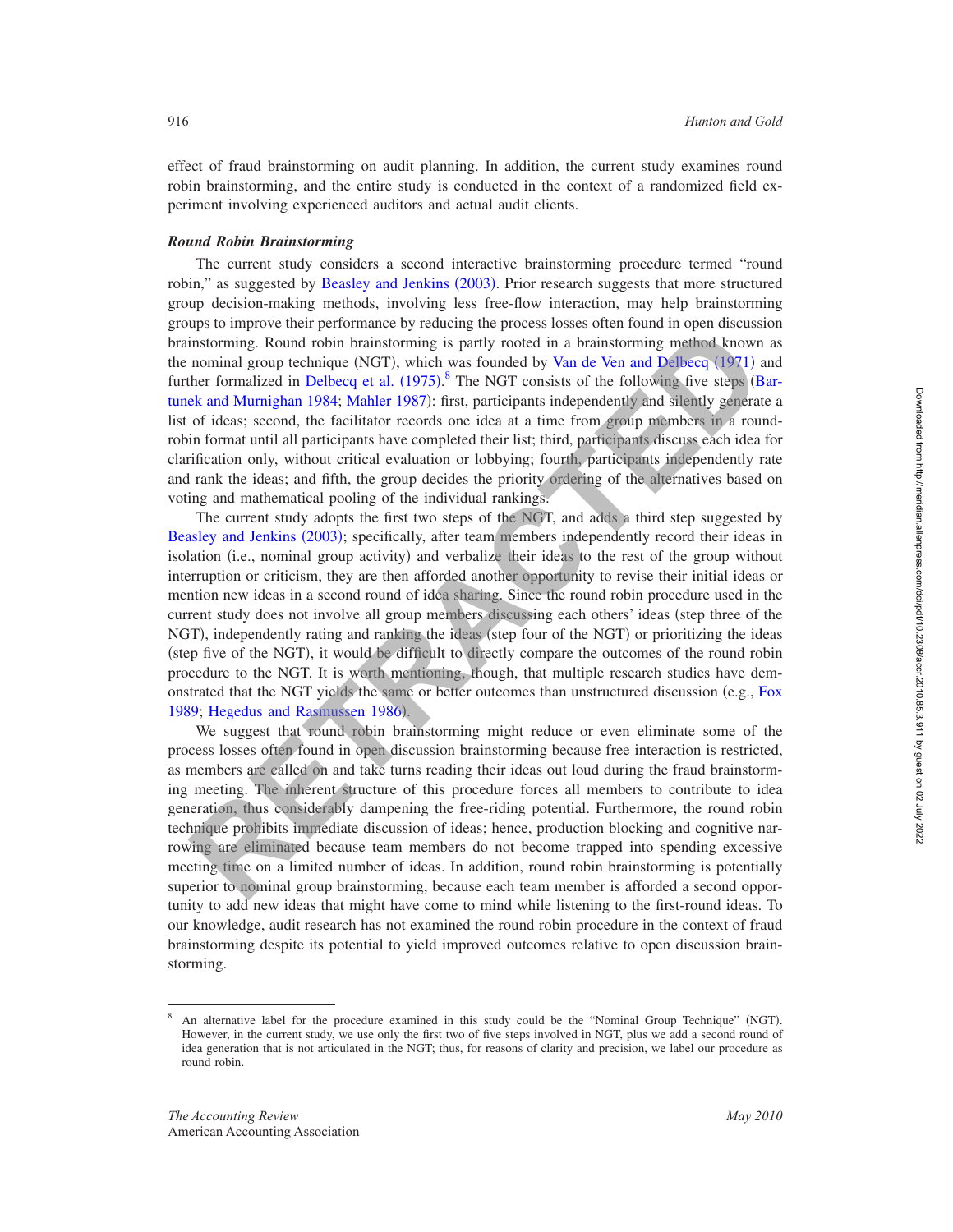#### **Hypothesis Development**

The current study considers three dimensions of brainstorming outcomes. First, we examine the amount of time spent in the preparation stage, during which auditors brainstorm individually in a nominal manner. Second, we measure the number of unique fraud risks identified during the preparation and interactive stages. Third, we investigate the extent to which fraud brainstorming results in adjustments to preliminary audit plans during the evaluation stage.<sup>9</sup>

#### *Preparation Stage*

The audit teams in this study engage in a preparation stage, during which they contemplate individually about potential fraud risks. The concept of "free riding" (Diehl and Stroebe 1987; Wittenbaum et al. 1996; Brazel et al. 2004; Augustinova et al. 2005) suggests that auditors who are anticipating open discussion might tacitly assume that other team members are working diligently to prepare for the group interaction, thus adopt an effort-minimizing strategy that includes postponing idea generation until the discussion unfolds Shepperd 1993; Wittenbaum and Stasser [1995](#page-24-3)). Auditors who are engaged in nominal group (only) brainstorming are unlikely to minimize their preparatory efforts to the extent of open discussion team members because they are cognizant that the ideas they generate during the nominal activity will be their only opportunity to offer fraud risks to the in-charge manager and audit partner, and they are aware that their input is not anonymous.<sup>10</sup> Finally, auditors who anticipate round robin interaction understand that they will be asked to express all of their fraud risks to the group, and since they do not know *a priori* when (in what order) they will be called on to express their ideas, the likelihood of "free riding" during the preparatory stage is lower for round robin team members than for open discussion team members.<sup>1</sup> ividually about potential franch risks. The concept of "the relating thothal sphere 19<br>
ividually about potential franching control in the same that other team interbed<br>
iten bann et al. 1996; Brazel et al. 2004; Augustino

On balance, we predict that auditors in the open discussion brainstorming treatment are more likely to adopt an effort-minimizing strategy, resulting in less time expended and fewer ideas generated, than auditors who are involved in nominal group or round robin brainstorming. There is no convincing reason, however, to expect time and idea differences between the nominal group and round robin procedures, as auditors in both conditions are motivated to expend considerable effort during the preparation stage. Accordingly, we offer the first two hypotheses:

- **H1:** The mean number of minutes spent in the preparation stage will be lower for open discussion brainstorming than for nominal group brainstorming or round robin brainstorming.
- **H2:** The mean number of unique fraud risks generated in the preparation stage will be lower for open discussion brainstorming than for nominal group brainstorming or round robin brainstorming.

#### *Interaction Stage*

<span id="page-6-0"></span>The next stage for open discussion and round robin brainstorming involves interaction among audit team members. Regarding open discussion brainstorming, prior research in psychology and auditing has generally found that the act of open discussion brainstorming results in fewer unique

<span id="page-6-2"></span>

<span id="page-6-1"></span><sup>&</sup>lt;sup>9</sup> The brainstorming outcome variables reported herein are the only data the CPA firm will allow to be reported.<br><sup>10</sup> We recognize that evaluation apprehension could encourage or discourage the nominal group members from of the fraud risks that come to their minds. On one hand, evaluation apprehension could motivate an auditor to expend substantial effort during this activity out of fear that his/her supervisor might compare his/her list to the other auditors' lists. On the other hand, evaluation apprehension could suppress their willingness to jot down everything that comes to their minds, as they could feel as though some of their ideas might be viewed as insignificant or infe

<sup>&</sup>lt;sup>11</sup> However, evaluation apprehension could exist since the auditors are asked to verbalize their fraud risk ideas to the whole group, thus constraining the free flow of ideas to some extent.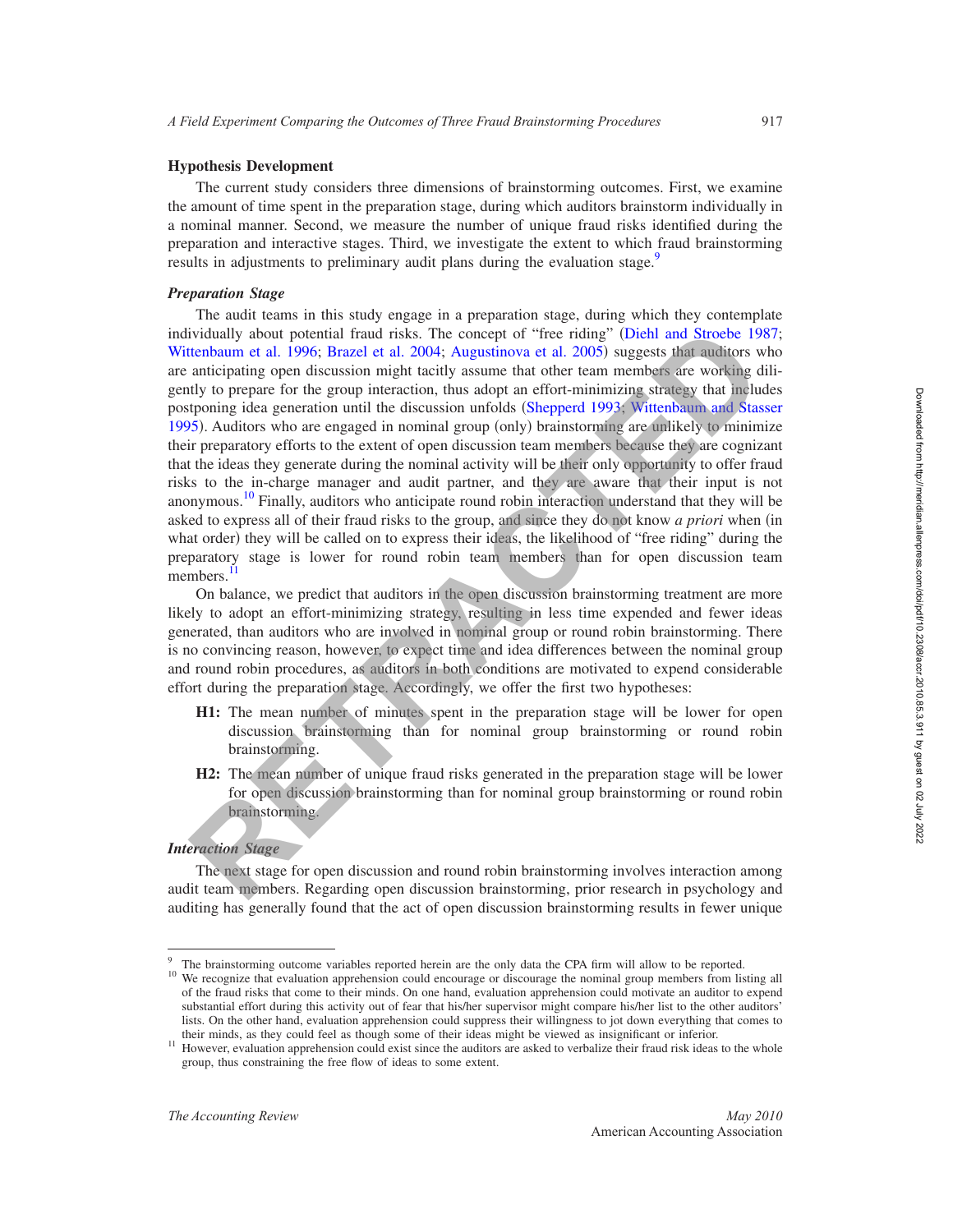ideas than nominal group brainstorming ([Diehl and Stroebe 1987,](#page-23-1) [1991;](#page-23-2) [Mullen et al. 1991;](#page-23-10) [Paulus](#page-23-12) [et al. 1995;](#page-23-12) [Rietzschel et al. 2006;](#page-23-14) [Carpenter 2007;](#page-22-4) [Lynch et al. 2009](#page-23-6)). We similarly expect that an open discussion brainstorming session will further reduce the (already limited) set of unique fraud risks identified during the preparation stage, because some auditors may fail to voice their ideas, due to the following process losses: They may forget or suppress their ideas while others talk (production blocking), feel uncomfortable voicing their ideas in the presence of others (evaluation apprehension), take advantage of others' efforts (free riding), and/or focus the discussion on a reduced set of ideas because of the potential for immediate feedback (cognitive narrowing). Hence, we posit the following:

**H3a:** The mean number of unique fraud risks generated during the interaction stage of open discussion brainstorming will be lower than the mean number of ideas generated during the preparation stage.

On the other hand, we expect that auditors engaging in round robin brainstorming will increase the initial set of fraud risks during the interaction stage. Recall that the round robin procedure involves a structured second round of idea sharing, wherein team members can express further ideas that might have come to mind as they listened to the first-round ideas. Due to the idea stimulation potential of the second round, we predict the following hypothesis:

**H3b:** The mean number of unique fraud risks generated during the interaction stage of round robin brainstorming will be greater than the mean number of ideas generated during the preparation stage.

Comparing the number of unique fraud risks that will be available in the evaluation stage post-interaction for open discussion and round robin brainstorming, and post-preparation for nominal group brainstorming), we expect that open discussion brainstorming will result in the lowest number of unique fraud risks because of (1) reduced time and effort spent on the preparatory stage (see H1 and H2) and (2) process losses during the interaction stage (see H3a). Nominal groups should generate a greater number of ideas than the open discussion procedure, but fewer ideas than the round robin procedure, because nominal groups are not given the opportunity of additional idea stimulation in a structured interactive setting. Round robin brainstorming should lead to the greatest number of fraud risks, due to (1) greater time and effort spent on nominal deliberation during the preparation stage (see H1 and H2) and (2) the potential of additional idea stimulation during the second round of the interaction stage (see H3b). Accordingly, we offer our fourth hypothesis: **H3a:** The mean number of unique fraud risks generated during the interaction stage of o<br>discussion brainstorming will be lower than the mean number of ideas generated dur<br>the preparation stage.<br>On the other hand, we expe

**H4:** The highest to lowest mean number of unique fraud risks identified during the evaluation stage will be ordered as follows: Round Robin  $>$  Nominal Group  $>$  Open Discussion.

#### *Evaluation Stage*

The third and final stage of fraud brainstorming reflects evaluation, during which the audit team determines whether the fraud risks identified during brainstorming warrant a modification of the nature, timing, and extent of planned audit procedures. For purposes of this study, we examine several aspects of audit plan adjustments: increases in planned audit hours and changes/additions to the nature, timing and extent of substantive tests. The preliminary audit plans already impounded some fraud detection tests, based on the experience and knowledge of the audit partner and in-charge manager who developed the plans. Thus, any changes to the preliminary audit plans would be based on unique fraud risk ideas that arose during brainstorming that had not already been incorporated into the preliminary (pre-brainstorming) plans.

In the open discussion format, it might be difficult for auditors to identify new fraud risk ideas that have not already been impounded into the preliminary audit plan due to cognitive narrowing;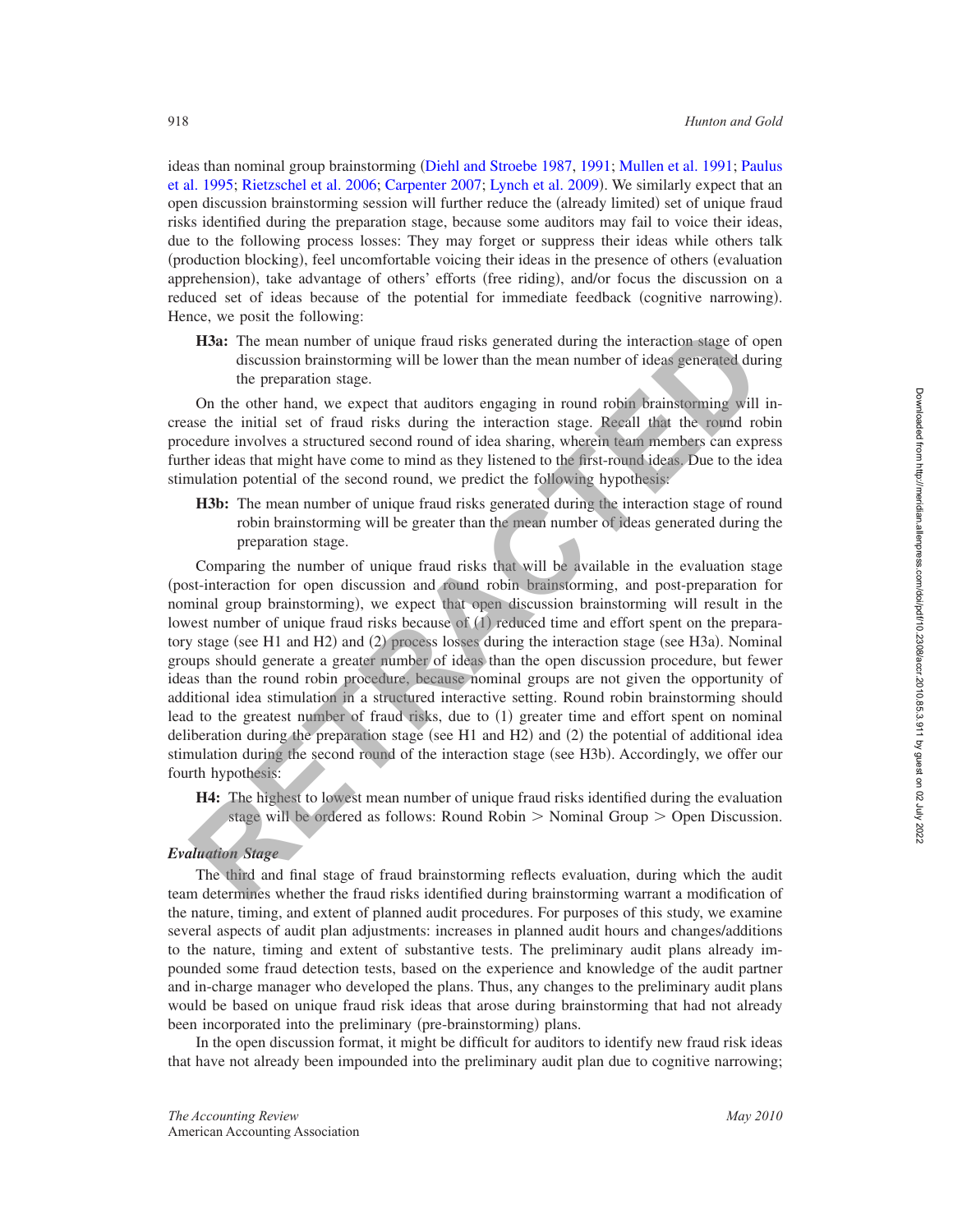therefore, given the already reduced set of unique fraud ideas arising from the preparation and interaction stages, we expect that open discussion brainstorming will result in the lowest number of audit plan adjustments. By their procedural nature, nominal group and round robin brainstorming are not threatened by cognitive narrowing; hence, these procedures are expected to result in greater audit plan adjustments than open discussion. Finally, given our expectation that round robin brainstorming will result in a greater number of unique fraud risks than nominal group brainstorming (H4), we predict that audit plan adjustments will be greater for round robin as compared to nominal group brainstorming. Accordingly, we offer the final hypothesis:

**H5:** The greatest to least magnitude of audit plan adjustments will be ordered as follows: Round Robin  $>$  Nominal Group  $>$  Open Discussion.

## **III. RESEARCH METHOD**

#### **Design**

The current study was conducted at the request of a large audit firm. Management of the firm was interested in evaluating the efficacy of their existing fraud brainstorming procedure—open discussion. After discussing many approaches with the researchers, the firm decided to compare the relative effectiveness of nominal group and round robin brainstorming to open discussion brainstorming. $12$ 

Managing partners at the national level of the CPA firm used a random method to select 150 offices from among the entire set of all U.S. offices to participate in the study and randomly assigned each local office to one of three treatment conditions (nominal group, round robin, or open discussion brainstorming). At each local office, the managing partner randomly selected one client,<sup>13</sup> subject to the following criteria imposed at the national level: the clients must be in the retail, manufacturing, and service industries; $14 \text{ only clients with a December 31, 2007 fiscal year}$ end would be considered; only publicly listed companies would be included; and only firms with gross revenues less than \$1 billion would be allowed.<sup>15</sup> Fifty of the randomly selected offices conducted fraud risk brainstorming sessions using open discussion, 50 offices used the nominal group procedure, and the remaining 50 used the round robin procedure. **H5:** The greatest to least magnitude of audit plan adjustments will be ordered as follo<br>
Round Robin > Nominal Group > Open Discussion.<br> **RET[RA](#page-8-2)RCH METHOD**<br> **RETRARCH METHOD**<br> **RETRARCH METHOD**<br> **RETRARCH METHOD**<br> **RETRARC** 

# **Procedure**

The fraud brainstorming process described herein took place during the preliminary planning phase of the audit (before substantive testing had begun). The study began immediately after key members of the audit team had performed analytical procedures, reviewed the prior year audit work papers, and established a preliminary audit plan. The audit partner for each client involved in the study sent a guidance memorandum to select members of the audit team explaining how

<span id="page-8-2"></span><span id="page-8-1"></span><span id="page-8-0"></span><sup>&</sup>lt;sup>12</sup> As with any field experiment, the researchers are limited by management in many ways, such as the precise independent variables to examine, the types of dependent variables to analyze, sample selection procedures, an

<span id="page-8-3"></span><sup>&</sup>lt;sup>13</sup> The managing partners involved in selecting offices and clients for inclusion in the study were not part of the audit

teams examined in the current study.<br><sup>14</sup> The participating audit firm restricted the clients to the retail, manufacturing, and service industries because they comprise a significant portion of the client base, yet they do

<sup>&</sup>lt;sup>15</sup> Due to privacy and confidentiality, the firm will not provide further data regarding the total number of offices in the U.S. or across the globe, or the total number of potential clients included in the sampling frame at each office location.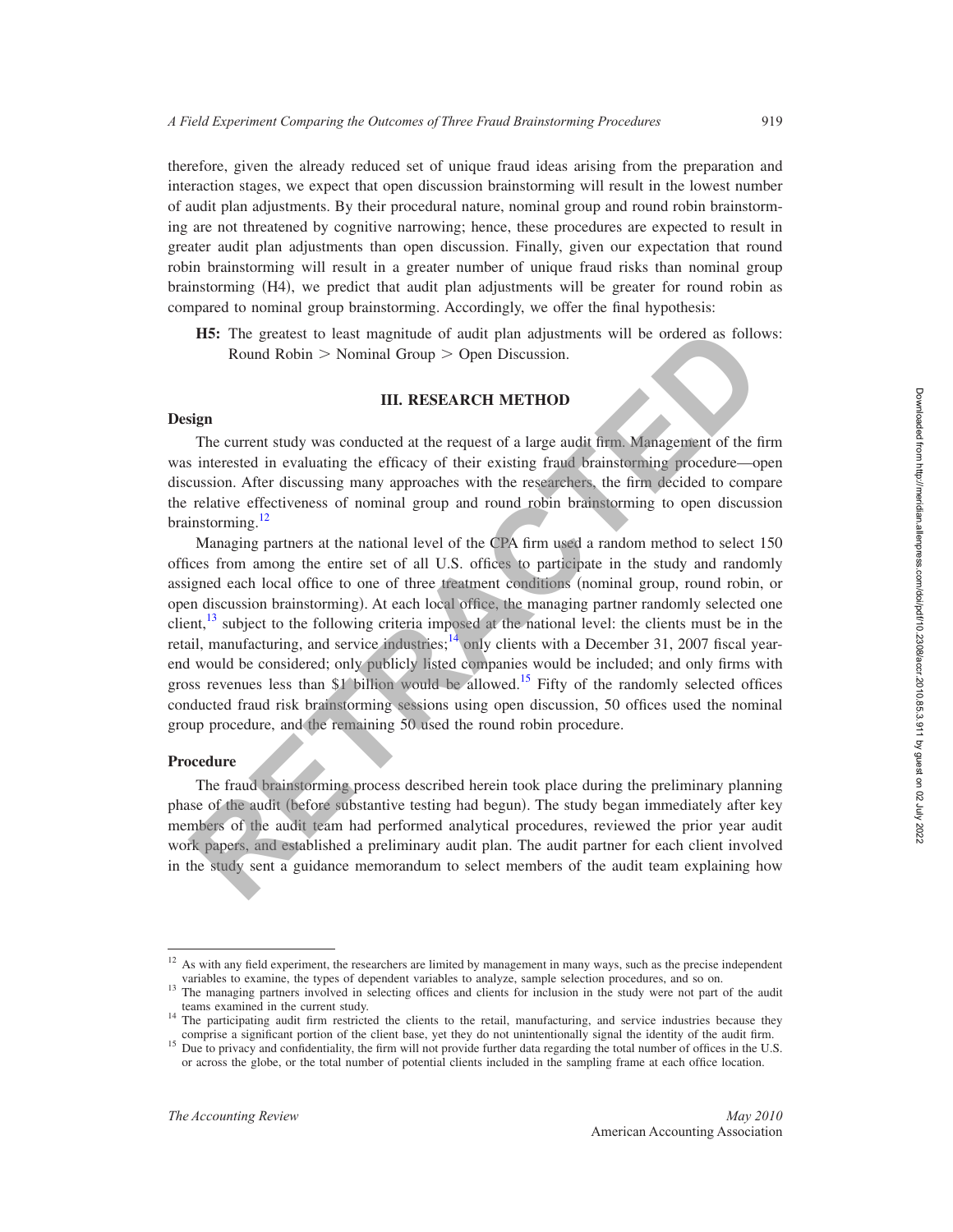fraud brainstorming would take place for the client.<sup>16</sup> The guidance memorandum was crafted at firm headquarters and was standardized for all auditors within each of the treatment conditions.<sup>[17](#page-9-1)</sup>

The guidance conveyed information that was common to all treatments; namely, the memorandum asked the auditors to consider potential fraud risks in the context of guidance provided by SAS No. 99, the fraud triangle, and firm policies and procedures related to fraud detection and prevention (all of which were described in the memorandum). Every member of the brainstorming teams was asked to sit alone, think about fraud risks related to the client and write down as many fraud risks as they could identify. The memorandum asked the auditors to keep track of the number of minutes they spent considering and documenting potential fraud risks during this preparatory stage. Finally, each team member was asked to document time spent along with the identified fraud risks to a designated administrative assistant at the local office. In addition to the common instructions, treatment groups were provided with the following specific information.

#### *Nominal Groups*

Nominal group members were told that fraud brainstorming would be conducted using a procedure called nominal group. This was generally explained as a procedure where each team member is asked to sit alone and think about potential fraud risks related to the client, as explained in the common guidance. Team members were made aware that there would not be a meeting of the entire team (face-to-face or electronically), and that their lists of fraud risks would be the only means by which they could convey their risks to the audit partner and in-charge manager. They were also made aware that their lists would be specifically identifiable to them by the partner and in-charge manager.

It appears as though SAS No. 99 does not support nominal group brainstorming per se, as this procedure does not meet the criterion of "discussion." Nominal group brainstorming could be compliant with SAS No. 99, though, if the audit team were to meet and discuss their fraud risk ideas after the nominal activity, as was done in the current study. Specifically, post-experiment, yet in time to affect audit planning, auditors who were assigned to the "nominal group" only treatment condition met in an open discussion forum to share their fraud risk ideas. Audit firm partners included this post-experiment phase to ensure conformity with SAS 99, encourage full participation by all team members, and include all possible fraud risk detection procedures in the audit plan. paratory stage. Finally, each team member was asked to document time spent along with<br>thifed frand risks to a designated administrative assistant at the local office. In addition<br>timen instructions, teaternal groups were p

#### *Round Robin*

Round robin team members were told that fraud brainstorming would be conducted using a procedure called round robin brainstorming. In addition to the common instructions, the guidance further conveyed the following: there would be a face-to-face brainstorming meeting during which each person would read from his/her list of fraud risks while the others listened; following this first round of idea sharing, there would be a second round-robin opportunity for each auditor to mention any additional risks he/she might have thought of during the first-round, while the others listened. It was made clear that there would be no unstructured open discussion during the brain-

<span id="page-9-1"></span><span id="page-9-0"></span><sup>&</sup>lt;sup>16</sup> Brainstorming team members were judgmentally selected by the audit partner and in-charge audit manager on each engagement and consisted of members at all ranks (staff, senior, manager, partner), thus constituting a typical hierar-

<sup>&</sup>lt;sup>17</sup> The audit firm will not allow the researchers to publish the guidance memorandum since it includes firm-specific  $\frac{1}{2}$ guidance, policies, and procedures. Repeated appeals to the firm's legal department to allow the publication of a "sanitized" version of the guidance memorandum have been unsuccessful. However, the researchers thoroughly read the materials and offer assurance that everything was held constant across conditions (i.e., explanation of the nominal stage and materials that accompanied the memorandum) except for explaining the upcoming procedure for each brainstorming technique.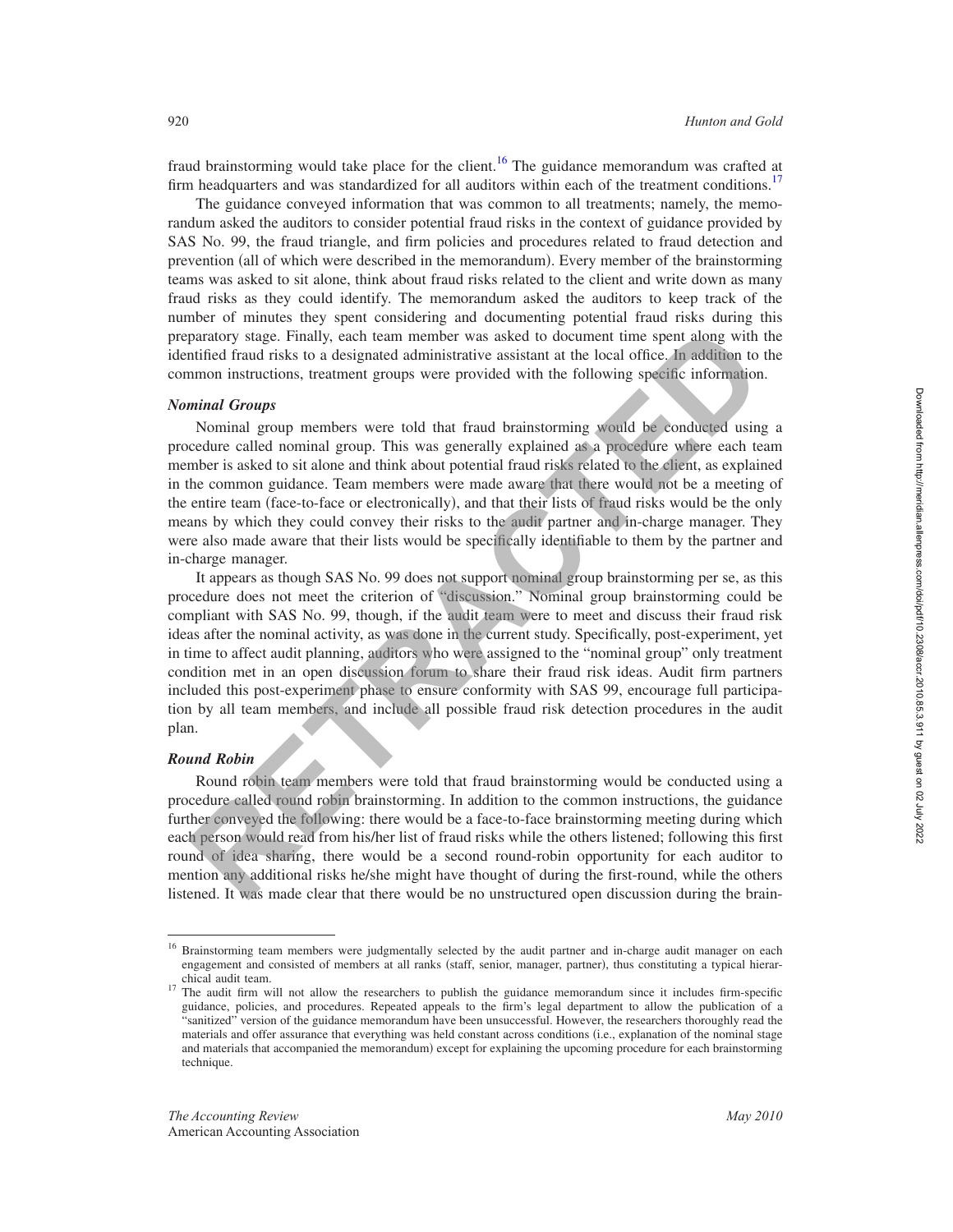storming meeting and, obviously, there was no anonymity. An administrative assistant who was not privy to the initial brainstorming lists was assigned to each brainstorming group. The administrative assistant's task was to attend the face-to-face meeting and write down all of the brainstorming ideas that were mentioned during the meeting.

#### *Open Discussion*

Open discussion team members were told that fraud brainstorming would be conducted via open discussion.<sup>18</sup> The memorandum explained that there would be a face-to-face brainstorming meeting during which the team would openly discuss the clients' potential fraud risks. An administrative assistant who was not privy to the initial brainstorming lists was assigned to each brainstorming group. The administrative assistant's task was to attend the face-to-face meeting and write down all of the brainstorming ideas mentioned during the meeting.

#### **Dependent Measures**

First, the current study assesses the mean number of minutes that auditors on the brainstorming team spent individually thinking about and documenting fraud risks (preparation stage). The second and third dependent measures consist of the total number of unique fraud risks identified during the preparation stage (all three treatment conditions) and after the interaction stage (open discussion and round robin conditions). An administrative assistant at each local office received the time spent and the initial set of fraud risks from the team members (preparation stage), and a different administrative assistant recorded fraud risks that arose during the round robin and open discussion meetings (interaction stage).

In the nominal group treatment, the audit partner and in-charge manager for each client reduced the individual team members' lists of fraud risks to a composite set of unique risks. They used the composite set of risks as the basis for modifying the preliminary audit plan. In the other two conditions, the audit partner and in-charge manager for each client reduced the meeting notes to a set of unique risks, which was used as the basis for modifying the preliminary plan. The purpose of not exposing the partner and manager to the initial lists generated by team members in the round robin and open discussion treatments) was to remain consistent with the firm's extant procedure of taking notes during fraud brainstorming meetings, and using such notes to identify and evaluate unique fraud risks post-interaction.<sup>19</sup> attwe assistant who was not privy to the mitul brancatoming lists was assigned to each brancatomic<br>triming group. The administrative assistant's task was to attend the face-to-face meeting<br>reming group. The administrative

The fourth dependent variable, percentage increase in planned audit hours, is calculated as the number of additional planned audit hours due to identified fraud risks (i.e., after the complete brainstorming process) divided by the total number of planned audit hours before the brainstorming process (i.e., before the preparation stage).<sup>20</sup> The audit firm provided three additional audit plan-related variables, each focusing on a different aspect of substantive testing. To compute these

<span id="page-10-1"></span><span id="page-10-0"></span><sup>&</sup>lt;sup>18</sup> Open discussion was the usual fraud brainstorming technique used at the firm; however, typical open discussion brainstorming at the firm was not preceded by a nominal group activity and did not include the recording of the number of minutes they spent considering and documenting potential fraud risks prior to the meeting, as is the case with the

experimental open discussion technique.<br><sup>19</sup> Once the preliminary audit plan was adjusted based on the unique ideas arising from meeting notes in the open discussion and round robin treatments, the audit partner and in-charge manager were provided with the initial lists of fraud risks (preparation stage) and they reduced the lists to a composite set of unique risks, as had been done in the nominal group condition. They were then afforded an opportunity to further change the (already revised) preliminary audit plan based on additional unique risks that arose from the preparation stage. As will be shown in the results section, there were fewer unique risks arising from the preparation stage relative to the interaction stage in the round robin condition, thus the revised preliminary plans were not further modified. However, there were more unique risks arising from the preparation stage in the open discussion treatment relative to the interaction stage, and the (already revised) preliminary audit plans were further modified. Statistical analyses of the additional audit plan modifications were

<span id="page-10-2"></span>non-significant; thus the results were qualitatively and inferentially unchanged. 20 The audit firm would not allow the researchers to have access to the number of audit hours involved.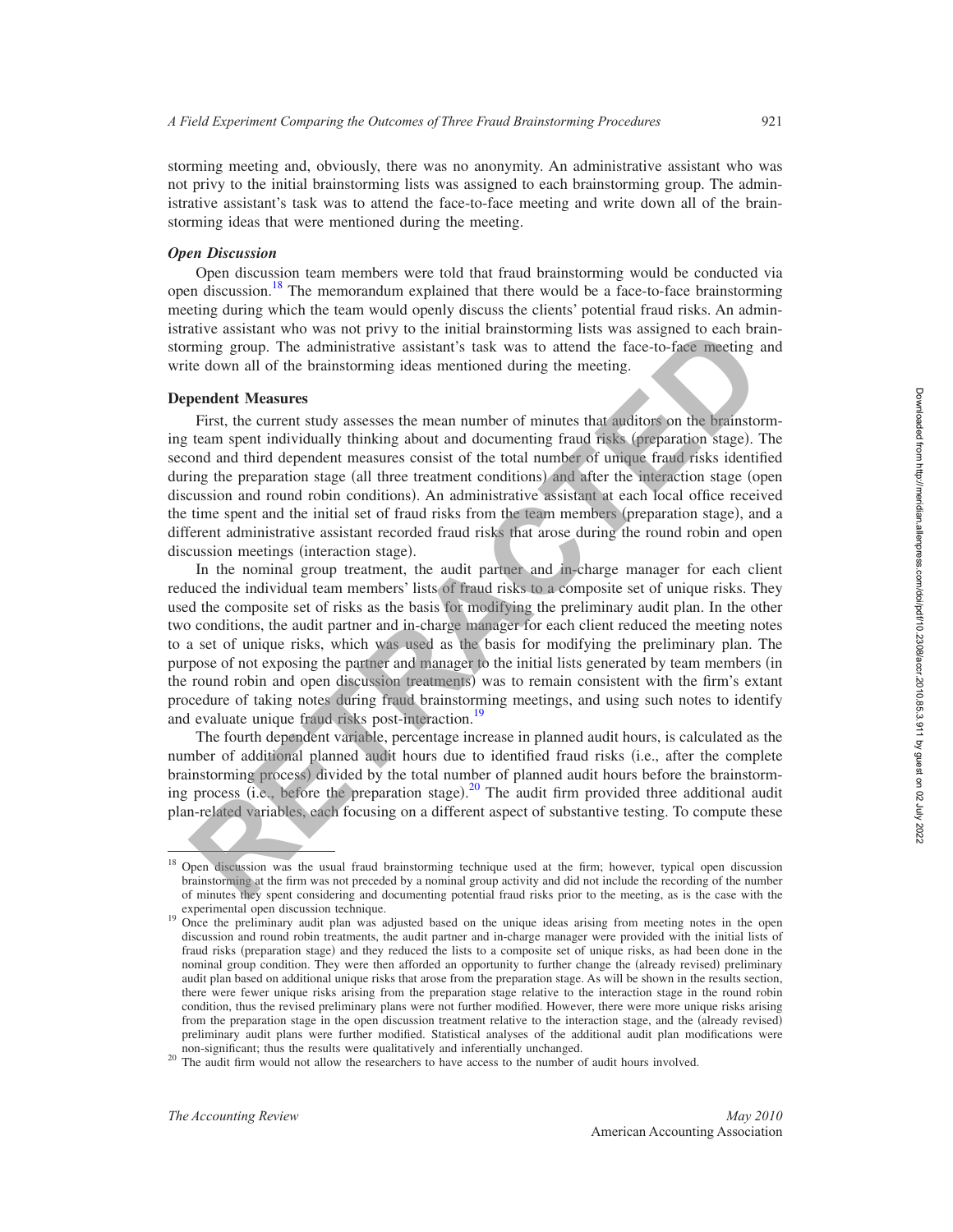metrics, the audit partner and in-charge manager counted the number of substantive test changes/ additions to the preliminary audit plan that were directly related to fraud brainstorming. Each affected substantive test was analyzed and categorized as a change in the nature, extent or timing of testing.

# **IV. RESULTS**

# **Participants, Clients and Brainstorming Teams**

Table [1](#page-12-0) includes descriptive statistics regarding the study participants (Panels A and B) and selected clients (Panels C and D). As shown in Panel A, there were 2,614 auditor participants, of which there were 150 audit partners (one partner per selected client). $^{21}$  The mean number of participants in each group was about 17 (Panel B). Each brainstorming team included either one or two specialists, who were at the senior and manager ranks. While the audit firm would not allow the researchers to reveal the nature of the specialists (e.g., information technology, fraud and tax), statistical testing indicates that neither the number ( $F = 1.06$ ,  $p > 0.50$ ) nor nature ( $F = 0.84$ , p  $> 0.50$ ) of specialists varied across the treatment conditions. The mean years auditing the selected clients was about nine (Panel C) and the most represented industry across the groups was service (Panel D). cient list Venales C and 1). As shown in Panel A, there were 2,614 audior particupants<br>cich cheme were 150 audit partners (one partner per selected clien).<sup>21</sup> The mean number<br>ticipants in each group was about 17 (Panel B

#### **Dependent Variables**

Shown in Table 2 are means and standard deviations for the mean time spent on the preparation stage (Panel A), the mean number of unique fraud risks identified during brainstorming (Panel B) and mean number of preliminary audit plan adjustments following the brainstorming process (Panel C). All variables were divided by the same constant, which was selected by the audit firm and is unknown to the researchers. The constant reflects a number between 1.1 and 1.9. The audit firm divided the metrics by a constant for competitive and legal reasons.

# **Preliminary Testing**

#### *Manipulation Check*

After the fraud brainstorming process was completed, the national partner at firm headquarters who coordinated the field experiment sent an email to all participating auditors asking about the brainstorming procedure they had used for the selected client (nominal group  $\lceil \text{only} \rceil$ , round robin, or open discussion). All participants answered correctly in accordance with their treatment conditions.

# *Potential Covariates*

The following covariates were included in all MANCOVA and ANCOVA models reported herein: perceived anonymity, brainstorming team size, mean age of the brainstorming team, mean years experience of the brainstorming team, number of years auditing the client, total revenues of the client, percent female auditors on the brainstorming team, client industry, and number of specialists on the brainstorming team.

Downloaded from http://meridian.allenpress.com/doi/pdf/10.2308/accr.2010.85.3.911 by guest on 02 July 2022 Downloaded from http://meridian.allenpress.com/doi/pdf/10.2308/accr.2010.85.3.911 by guest on 02 July 2022

<span id="page-11-0"></span><sup>&</sup>lt;sup>21</sup> Participating auditors were unaware that there were other treatments being tested at other offices. However, they were likely aware that the firm was testing a procedural change related to brainstorming since one client in their office was being treated differently from the others. This would be the case even with the open discussion brainstorming treatment, as the auditors received a firm memorandum regarding the selected client that was procedurally different from the existing open discussion process for all other clients in the office.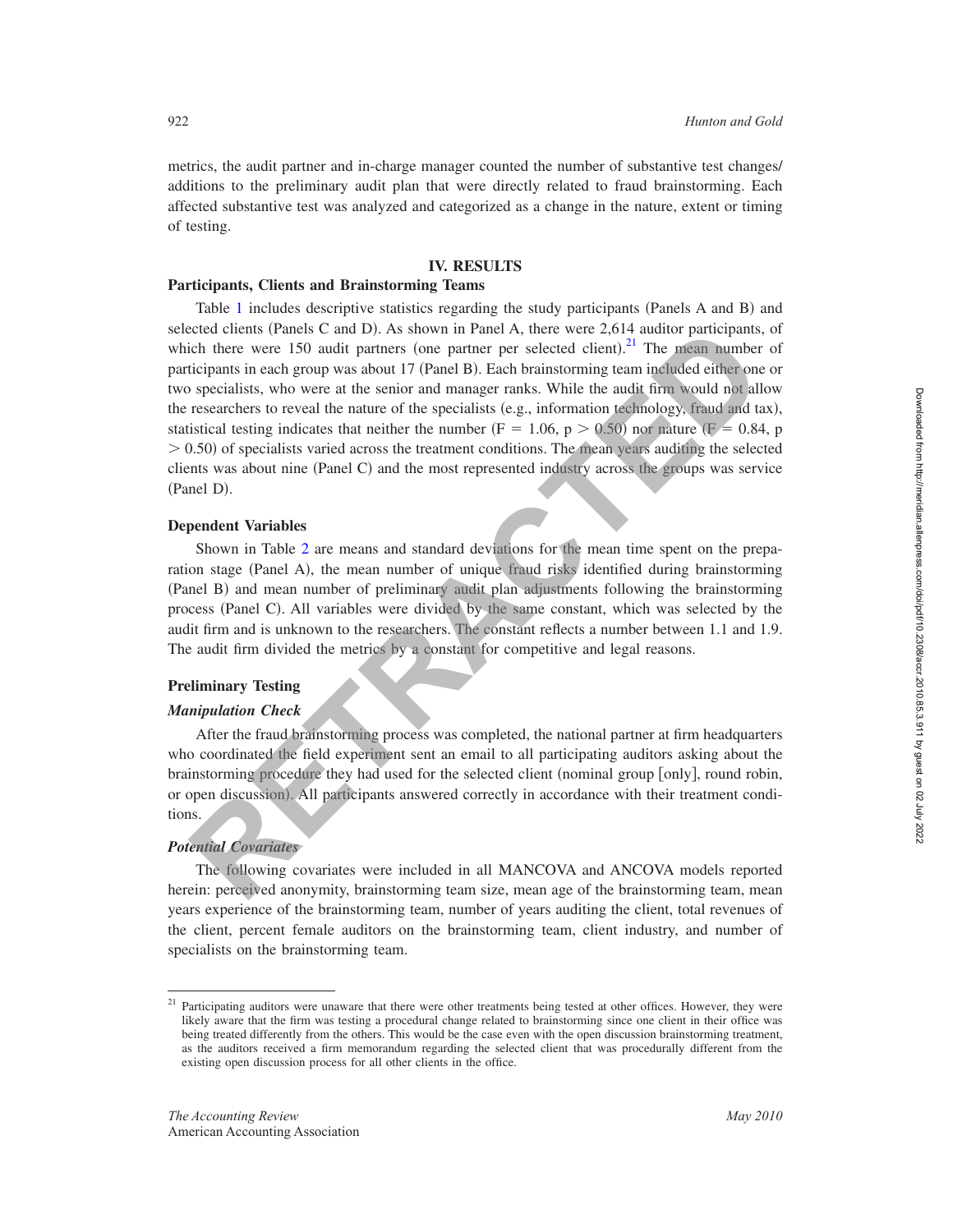| <b>TABLE 1</b><br><b>Descriptive Statistics for Participants and Clients</b> |                     |                      |                           |                    |                          |  |  |
|------------------------------------------------------------------------------|---------------------|----------------------|---------------------------|--------------------|--------------------------|--|--|
| Panel A: Participants by Rank                                                |                     |                      |                           |                    |                          |  |  |
|                                                                              | <b>Partners</b>     | <b>Managers</b>      | <b>Seniors</b>            | <b>Staff</b>       | <b>Total</b>             |  |  |
| Number of Participants                                                       | 150                 | 337                  | 679                       | 1,448              | 2,614                    |  |  |
| Number (%) Female                                                            | 4(2.67)             | 57 (16.91)           | 236 (34.76)               | 818 (56.49)        | 1,115(42.65)             |  |  |
| Mean (S.D.) Age                                                              | 46(7.78)            | 31(4.65)             | 27(1.78)                  | 24(1.42)           | 32(2.29)                 |  |  |
| Mean (S.D.) Experience                                                       | 23(6.66)            | 9(1.88)              | 5(1.67)                   | 1(0.50)            | 10(1.74)                 |  |  |
| Panel B: Participants by Treatment <sup>a</sup>                              |                     |                      |                           |                    |                          |  |  |
|                                                                              |                     | <b>Nominal Group</b> |                           | <b>Round Robin</b> | <b>Open Discussion</b>   |  |  |
| Mean (S.D.) Number of Partners                                               |                     | 1.00(0.00)           |                           | 1.00(0.00)         | 1.00(0.00)               |  |  |
| Mean (S.D.) Number of Managers                                               |                     | 2.22(0.86)           |                           | 2.34(0.75)         | 2.18(0.75)               |  |  |
| Mean (S.D.) Number of Seniors                                                |                     | 4.66(1.14)           |                           | 4.30(0.97)         | 4.62(1.03)               |  |  |
| Mean (S.D.) Number of Staff                                                  |                     | 9.66(2.92)           |                           | 10.00(3.25)        | 9.30(2.87)               |  |  |
| Mean (S.D.) Total Participants                                               | 17.54(2.75)         |                      | 17.64(3.10)               | 17.10(2.79)        |                          |  |  |
| Mean (S.D.) Number of Female                                                 |                     |                      | 7.94(2.30)                |                    | 7.34(2.15)               |  |  |
| Mean (S.D.) Age                                                              | 31.64(1.93)         |                      | 6.98(2.43)<br>32.15(2.14) | 31.94(2.60)        |                          |  |  |
| Mean (S.D.) Experience                                                       | 9.36(1.75)          |                      | 9.81(1.66)                | 9.62(1.82)         |                          |  |  |
| Mean (S.D.) Number of Specialists                                            |                     | 1.53(0.46)           |                           | 1.77(0.63)         | 1.42(0.75)               |  |  |
| Panel C: Clients <sup>b</sup>                                                |                     |                      |                           |                    |                          |  |  |
| Number of Clients in Study                                                   |                     |                      | 150                       |                    |                          |  |  |
| Mean (S.D.) Years Auditing Client                                            | 8.99 (5.50)         |                      |                           |                    |                          |  |  |
| Mean (S.D.) Total Revenues (millions)                                        | \$545.91 (\$288.36) |                      |                           |                    |                          |  |  |
| Percent of Clients in Retail Industry                                        |                     | 28%                  |                           |                    |                          |  |  |
| Percent of Clients in Manufacturing Industry                                 |                     | 17%                  |                           |                    |                          |  |  |
| Percent of Clients in Service Industry<br>55%                                |                     |                      |                           |                    |                          |  |  |
|                                                                              |                     |                      |                           |                    | (continued on next page) |  |  |

<span id="page-12-0"></span>The  ${\cal A}$ ccounting Review

*A Field Experiment Comparing the Outcomes of Three Fraud Brainstorming Procedures*

A Field Experiment Comparing the Outcomes of Three Fraud Brainstorming Procedures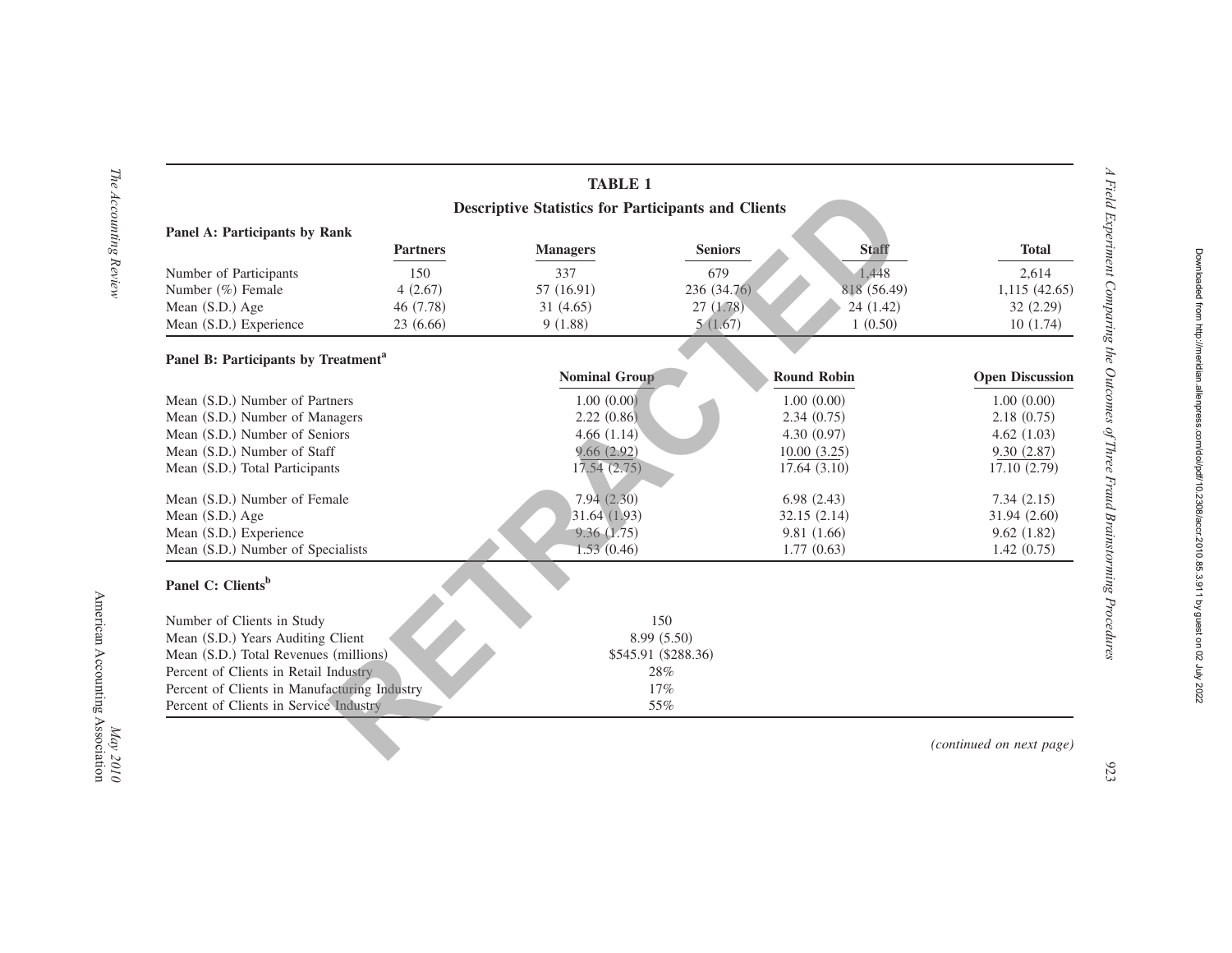# **Panel D: Clients by Treatment<sup>c</sup>**

|                                                                                                                                                                                                                                                                                                                                                                                    | <b>Nominal Group</b> | <b>Round Robin</b> | <b>Open Discussion</b> |
|------------------------------------------------------------------------------------------------------------------------------------------------------------------------------------------------------------------------------------------------------------------------------------------------------------------------------------------------------------------------------------|----------------------|--------------------|------------------------|
| Number of Clients                                                                                                                                                                                                                                                                                                                                                                  | 50                   | 50                 | 50                     |
| Mean (S.D.) Years Auditing Client                                                                                                                                                                                                                                                                                                                                                  | 8.88 (5.52)          | 9.26(4.89)         | 8.84 (5.78)            |
| Mean (S.D.) Total Revenues (millions)                                                                                                                                                                                                                                                                                                                                              | 521.68 (284.40)      | 565.44 (304.91)    | 550.60 (279.24)        |
| Percent of Clients in Retail                                                                                                                                                                                                                                                                                                                                                       | 32%                  | 24%                | 28%                    |
| Percent of Clients in Manufacturing                                                                                                                                                                                                                                                                                                                                                | 18%                  | 14%                | 20%                    |
| Percent of Clients in Service                                                                                                                                                                                                                                                                                                                                                      | 50%                  | 62%                | 52%                    |
|                                                                                                                                                                                                                                                                                                                                                                                    |                      |                    |                        |
| None of the participant attributes is significantly different across the three treatment conditions ( $p > .10$ ).                                                                                                                                                                                                                                                                 |                      |                    |                        |
| The participating audit firm restricted the clients to the retail, manufacturing, and service industries because they comprise a significant portion of the client base, yet they do not<br>unintentionally signal the identity of the audit firm.<br>None of the client attributes is significantly different across the three treatment conditions ( $p > -10$ )<br>$\mathbf{c}$ |                      |                    |                        |
|                                                                                                                                                                                                                                                                                                                                                                                    |                      |                    |                        |
|                                                                                                                                                                                                                                                                                                                                                                                    |                      |                    |                        |
|                                                                                                                                                                                                                                                                                                                                                                                    |                      |                    |                        |
|                                                                                                                                                                                                                                                                                                                                                                                    |                      |                    |                        |
|                                                                                                                                                                                                                                                                                                                                                                                    |                      |                    |                        |
|                                                                                                                                                                                                                                                                                                                                                                                    |                      |                    |                        |
|                                                                                                                                                                                                                                                                                                                                                                                    |                      |                    |                        |
|                                                                                                                                                                                                                                                                                                                                                                                    |                      |                    |                        |
|                                                                                                                                                                                                                                                                                                                                                                                    |                      |                    |                        |
|                                                                                                                                                                                                                                                                                                                                                                                    |                      |                    |                        |
|                                                                                                                                                                                                                                                                                                                                                                                    |                      |                    |                        |
|                                                                                                                                                                                                                                                                                                                                                                                    |                      |                    |                        |
|                                                                                                                                                                                                                                                                                                                                                                                    |                      |                    |                        |
|                                                                                                                                                                                                                                                                                                                                                                                    |                      |                    |                        |
|                                                                                                                                                                                                                                                                                                                                                                                    |                      |                    |                        |
|                                                                                                                                                                                                                                                                                                                                                                                    |                      |                    |                        |
|                                                                                                                                                                                                                                                                                                                                                                                    |                      |                    |                        |
|                                                                                                                                                                                                                                                                                                                                                                                    |                      |                    |                        |
|                                                                                                                                                                                                                                                                                                                                                                                    |                      |                    |                        |
|                                                                                                                                                                                                                                                                                                                                                                                    |                      |                    |                        |

Downloaded from http://meridian.allenpress.com/doi/pdf/10.2308/accr.2010.85.3.911 by guest on 02 July 2022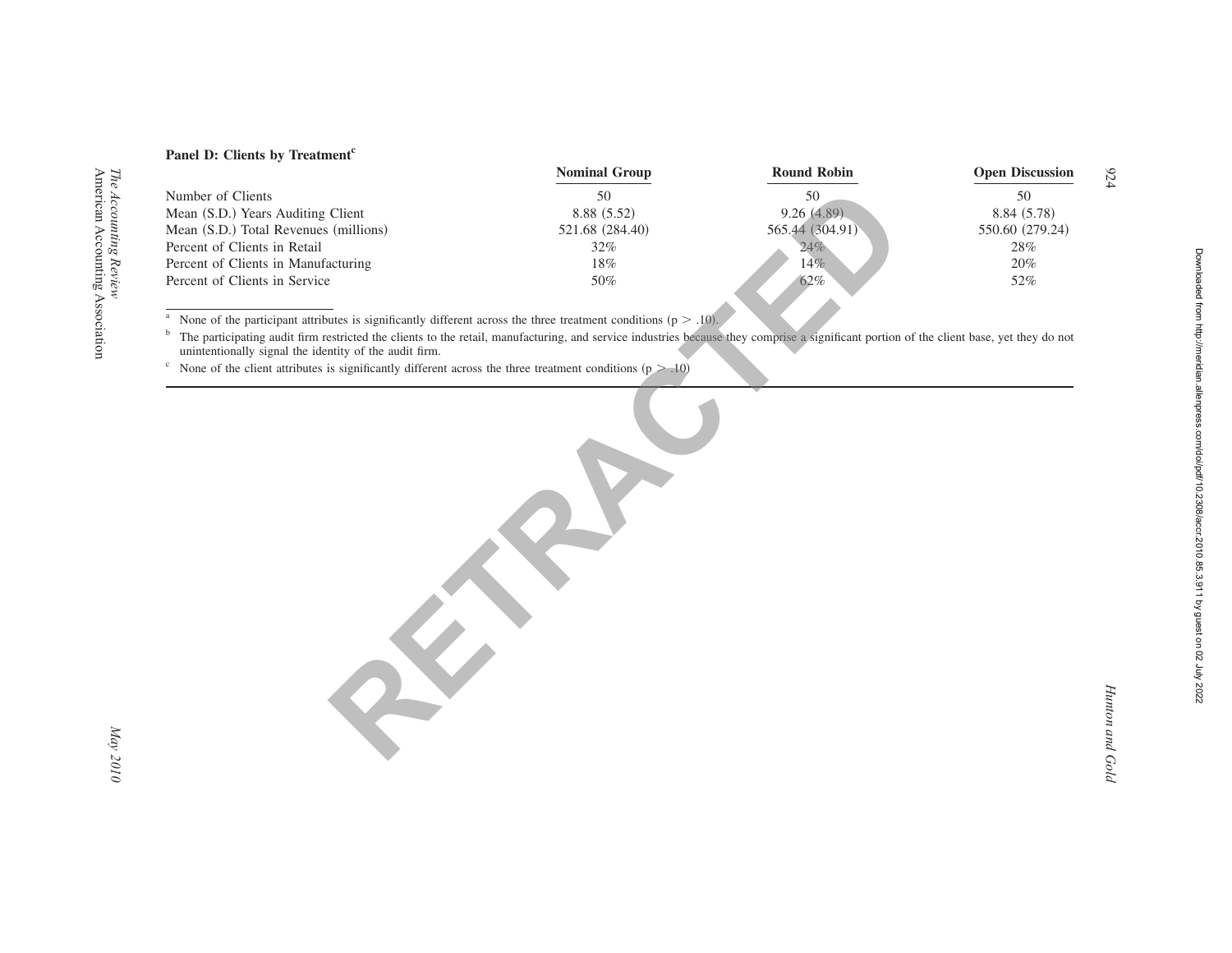|  |  | Downloaded from http://meridian.allenpress.com/doi/pdf/10.2308/accr.2010.85.3.911 by guest on 02 July 2022 |  |
|--|--|------------------------------------------------------------------------------------------------------------|--|
|  |  |                                                                                                            |  |

*A Field Experiment Comparing the Outcomes of Three Fraud Brainstorming Procedures*

A Field Experiment Comparing the Outcomes of Three Fraud Brainstorming Procedures

<span id="page-14-0"></span>

|                                                                               |       |             | <b>TABLE 2</b>                                                         |             |                    |                        |                        |  |
|-------------------------------------------------------------------------------|-------|-------------|------------------------------------------------------------------------|-------------|--------------------|------------------------|------------------------|--|
|                                                                               |       |             | <b>Descriptive Statistics for the Dependent Variables</b> <sup>a</sup> |             |                    |                        |                        |  |
| Panel A: Mean (Standard Deviation) Individual Minutes<br><b>Nominal Group</b> |       |             |                                                                        |             | <b>Round Robin</b> |                        | <b>Open Discussion</b> |  |
| Preparation Stage <sup>b</sup><br>Mean                                        |       | S.D.        | <b>Mean</b>                                                            |             | <b>S.D.</b>        |                        | S.D.                   |  |
| Staff                                                                         | 70.67 | (15.75)     | 77.77                                                                  | (19.00)     |                    | 69.62                  | (17.62)                |  |
| Seniors                                                                       | 60.35 | (10.44)     | 57.44                                                                  | (13.72)     |                    | 33.57                  | (8.56)                 |  |
| Managers                                                                      | 53.76 | (12.02)     | 43.98                                                                  |             | (11.85)            | 31.95                  | (4.51)                 |  |
| Partners                                                                      | 57.68 | (20.10)     | 53.70                                                                  | (30.01)     |                    | 56.88                  | (27.00)                |  |
| Total                                                                         | 60.61 | (8.23)      | 58.22                                                                  |             | (10.46)            | 48.00                  | (7.96)                 |  |
|                                                                               |       |             |                                                                        |             |                    |                        |                        |  |
| Panel B: Mean (Standard Deviation) Number of Unique Fraud Risks               |       |             |                                                                        |             |                    |                        |                        |  |
|                                                                               |       |             | <b>Nominal Group</b>                                                   |             | <b>Round Robin</b> | <b>Open Discussion</b> |                        |  |
|                                                                               |       | <b>Mean</b> | S.D.                                                                   | <b>Mean</b> | S.D.               | Mean                   | S.D.                   |  |
| Number of Unique Risks Pre-Interaction                                        |       | 16.45       | (4.31)                                                                 | 15.43       | (4.21)             | 13.62                  | (3.45)                 |  |
| Number of Unique Risks During-Interaction                                     |       | <b>NA</b>   | (NA)                                                                   | 17.59       | (4.32)             | 11.44                  | (3.16)                 |  |
|                                                                               |       |             |                                                                        |             |                    |                        |                        |  |
| Panel C: Mean (Standard Deviation) Audit Plan Adjustments                     |       |             | <b>Nominal Group</b>                                                   |             | <b>Round Robin</b> |                        | <b>Open Discussion</b> |  |
|                                                                               |       | <b>Mean</b> | S.D.                                                                   | <b>Mean</b> |                    | <b>Mean</b>            | S.D.                   |  |
|                                                                               |       |             |                                                                        |             | S.D.               |                        |                        |  |
| % Increase in Planned Audit Hours                                             |       | 1.81        | (1.23)                                                                 | 1.65        | (1.18)             | 0.83                   | (0.62)                 |  |
| Total # of Substantive Tests Affected                                         |       | 23.36       | (11.47)                                                                | 27.76       | (11.95)            | 13.86                  | (6.83)                 |  |
| # of Substantive Tests: Nature                                                |       | 8.04        | (4.56)                                                                 | 10.10       | (5.85)             | 2.62                   | (2.54)                 |  |
| # of Substantive Tests: Timing                                                |       | 10.22       | (6.10)                                                                 | 10.56       | (5.40)             | 4.26                   | (4.97)                 |  |
| # of Substantive Tests: Extent                                                |       | 5.10        | (3.47)                                                                 | 7.10        | (5.48)             | 6.98                   | (4.03)                 |  |
| % of Substantive Tests: Nature                                                |       | 33.66       | (11.93)                                                                | 36.45       | (13.13)            | 17.38                  | (13.03)                |  |
| % of Substantive Tests: Timing                                                |       | 42.40       | (9.80)                                                                 | 37.08       | (8.39)             | 24.49                  | (25.18)                |  |
| % of Substantive Tests: Extent                                                |       | 23.94       | (15.19)                                                                | 26.47       | (15.93)            | 58.13                  | (26.76)                |  |
|                                                                               |       |             |                                                                        |             |                    |                        |                        |  |
|                                                                               |       |             |                                                                        |             |                    |                        |                        |  |

*(continued on next page)* 925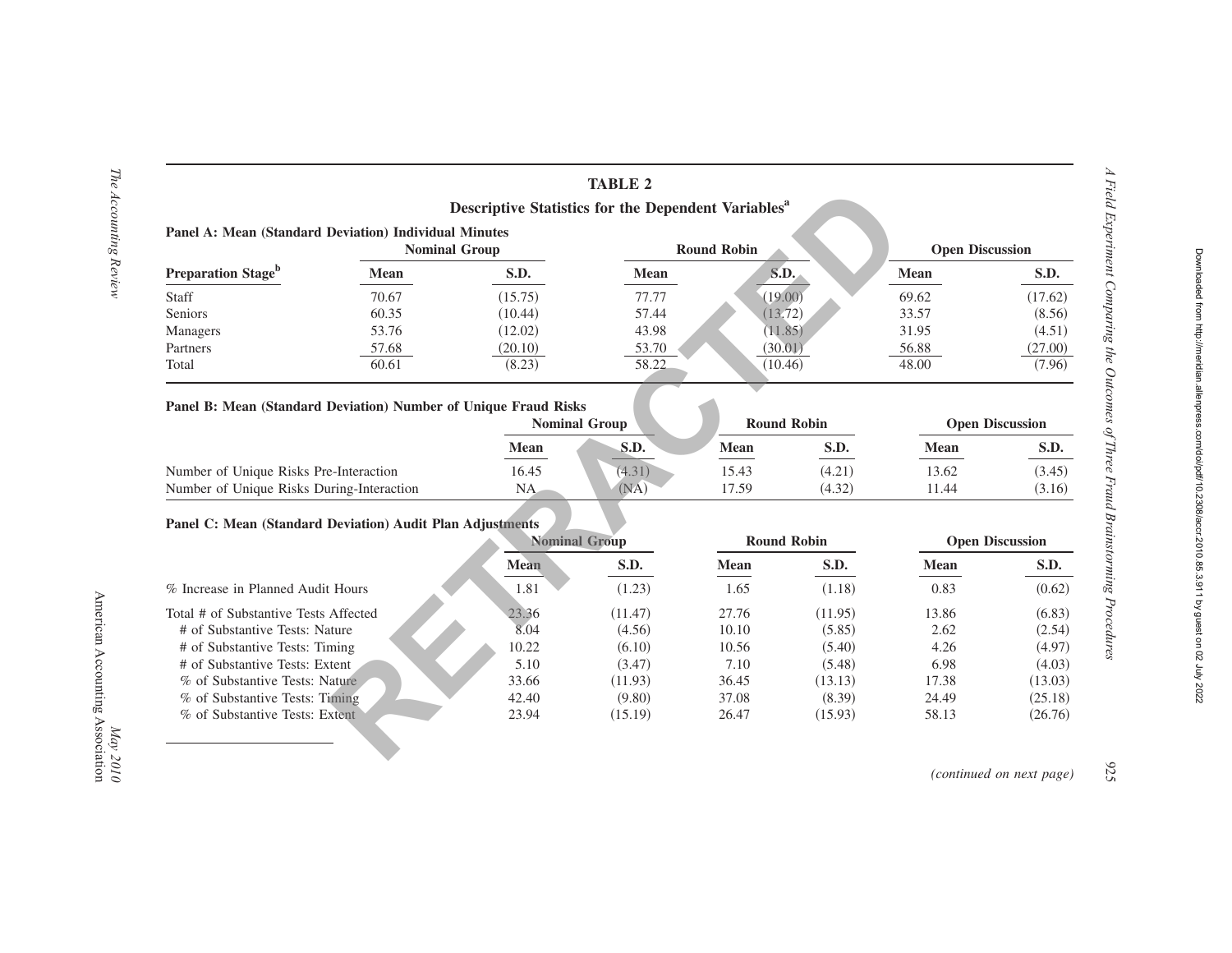- a The metrics provided by the audit firm and shown in Panels A, B, and C have been divided by <sup>a</sup> constant, which was selected by the audit firm. The constant reflects <sup>a</sup> number between 1.1 and 1.9. The audit firm divided the metrics by a constant for competitive and legal reasons. Thus, the means are comparable across the treatment conditions, but they cannot be interpreted in an absolute sense.
- bThe auditors were asked to think about and write down client fraud risks in the context of SAS No. 99, the fraud triangle, and firm policies and procedures, and note the number of minutes spen<sup>t</sup> in this activity. This metric reflects mean individual number of minutes the auditors spen<sup>t</sup> in the preparation stage by rank across the three brainstorming techniques. and the main states we constant for competitive and legal reasons. Thus, the means are comparable across bout<br>in it firm divided the metric sty, a constant for competitive and legal reasons. Thus, the means are comparable

Hunton and Gold *Hunton and Gold*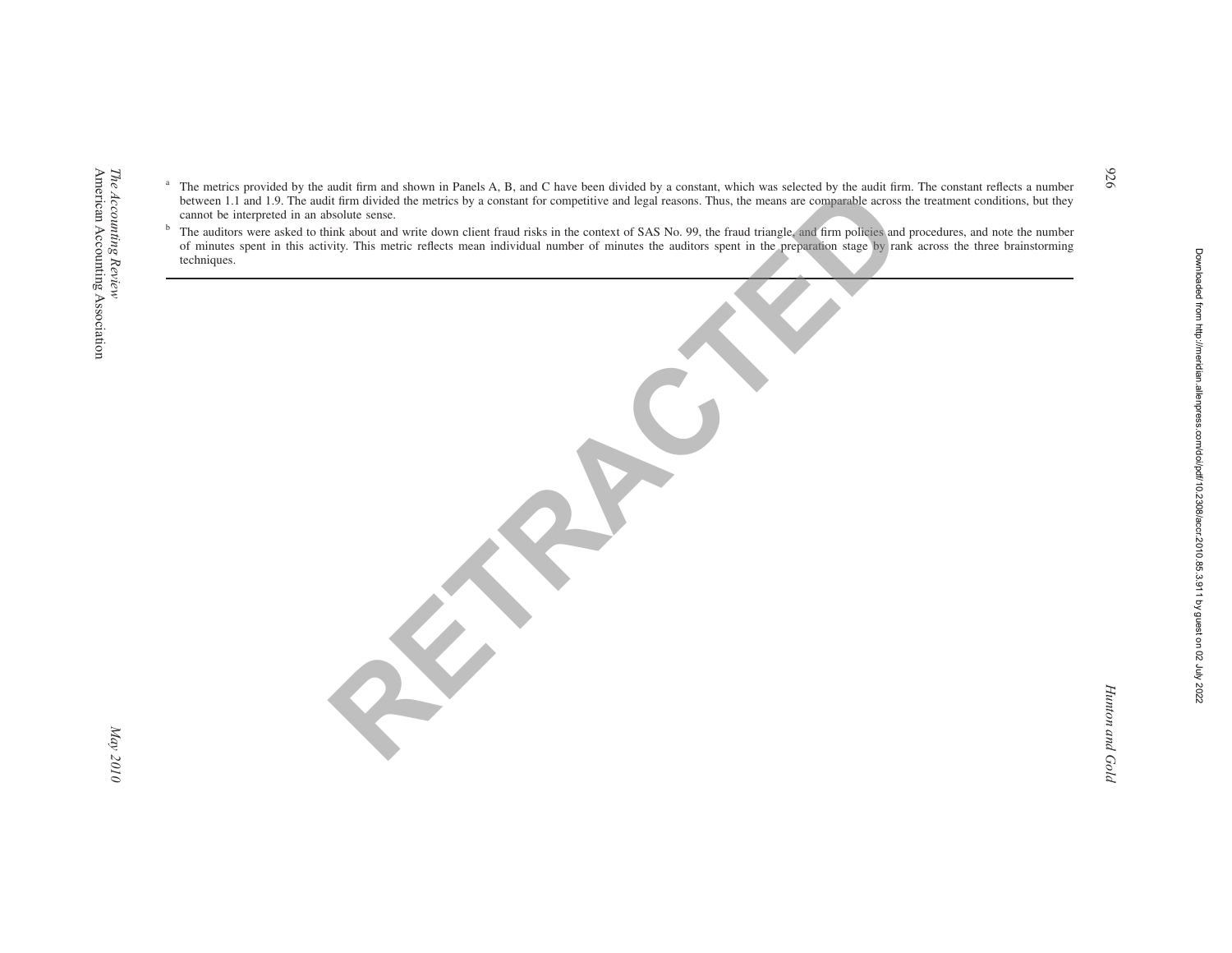#### **Hypothesis Testing**

The results of statistical analyses on the dependent variables are shown in Table [3.](#page-17-0) The multiple pairwise comparisons reflect both Bonferroni and Scheffe testing, both of which agreed in all instances (alpha =  $0.05$ ).<sup>[22](#page-16-0)[,23](#page-16-1)</sup>

Hypothesis 1 posits that open discussion brainstorming will yield less preparation time than nominal group or round robin brainstorming. Table [3](#page-17-0) (Panel A) shows that the mean number of preparation minutes per team member was significantly lower with open discussion brainstorming  $(48.00)$  than nominal group  $(60.61)$  or round robin brainstorming  $(58.22)$ ; further, there is no significant difference in preparation time between nominal group and round robin brainstorming. Hence, H1 is supported.

While we did not hypothesize time variation across auditor ranks in the preparation stage, it is interesting to note where significant differences exist (see Table 3, Panel A). The mean number of minutes for *staff* in the nominal group, round robin and open discussion treatments are not significantly different. The mean individual number of minutes for *seniors* in the open discussion condition  $(33.57)$  was significantly lower than the nominal group  $(60.35)$  and round robin  $(57.44)$ conditions, and the latter two means are statistically equivalent. The mean individual number of minutes for *managers* in the open discussion condition (31.95) was significantly lower than the nominal group (53.76) and round robin (43.98) conditions, and the latter two means are not significantly different. The number of mean individual minutes for *partners* in the nominal group  $(57.68)$ , round robin  $(53.70)$ , and open discussion  $(56.88)$  conditions are not significantly different.<sup>24</sup> It appears that particularly seniors and managers in the open discussion condition were reducing their efforts in anticipation of the upcoming unstructured discussion forum. home HI is supported.<br>
While we dd not hypothesize time variation across auditor ranks in the preparation stage<br>
While we dd not hypothesize time variation across auditor ranks in the preparation stage<br>
Interesting to not

Hypothesis 2 predicts that open discussion brainstorming will generate a lower number of unique fraud risks than either nominal group or round robin brainstorming during the preparation stage. As indicated in Table 3, Panel B, the number of unique fraud risks identified during the preparation stage is significantly lower with open discussion brainstorming (13.62), relative to nominal group  $(16.45)$  or round robin  $(15.43)$  brainstorming, which supports H2.<sup>25</sup>

The third hypothesis predicts that the number of unique fraud risks identified by audit teams using open discussion brainstorming will further decrease during the interaction stage (H3a), while the number of unique fraud risks identified by round robin brainstorming teams will increase during the interaction stage (H3b). Indeed, the interaction stage of open discussion brainstorming decreased the number of unique ideas from the initial set of 13.62 to a reduced set of 11.44 ( $t =$ 11.17,  $p < 0.01$ ). Conversely, a comparison of the round robin pre-interaction number of ideas (15.43) and interaction number of ideas (17.59) indicates that the second round iteration of idea sharing was effective in adding unique ideas to the initial set ( $t = -9.651$ ,  $p < 0.01$ ). These findings support H3a and H3b.

<span id="page-16-0"></span>Hypothesis 4 posits that the number of unique ideas arising from brainstorming will be lowest for open discussion brainstorming and highest for round robin brainstorming, with nominal group

<span id="page-16-1"></span><sup>&</sup>lt;sup>22</sup> A MANCOVA analysis was conducted using the three treatment conditions as the independent variable, and the following dependent variables: mean number of minutes spent in the preparation stage across staff, senior, manager and partner team members, number of unique ideas, percent change in planned audit hours, and change in the nature, timing and extent of substantive audit tests. Pillai's Trace  $(F = 32.36)$ , Wilks' Lambda  $(F = 43.09)$ , Hotelling's Trace  $(F = 32.36)$ 56.11) and Roy's Largest Root ( $F = 99.52$ ) were all significant at  $p < 0.01$ , thereby indicating a treatment effect. None of the covariates were significant (smallest p-value  $= 0.12$  for mean years experience of the brainstorming team)

<span id="page-16-3"></span><span id="page-16-2"></span><sup>&</sup>lt;sup>23</sup> In total, 12 ANCOVA models comprise the results shown in Table [3.](#page-17-0) Rather than showing all 12 models separately, which would consume considerable space, the researchers condensed the significant covariates for each model into table footnotes. <sup>24</sup> The partners' time only included their preparatory time—not evaluation or administrative time. <sup>25</sup> We are not privy to the number of ideas generated by rank.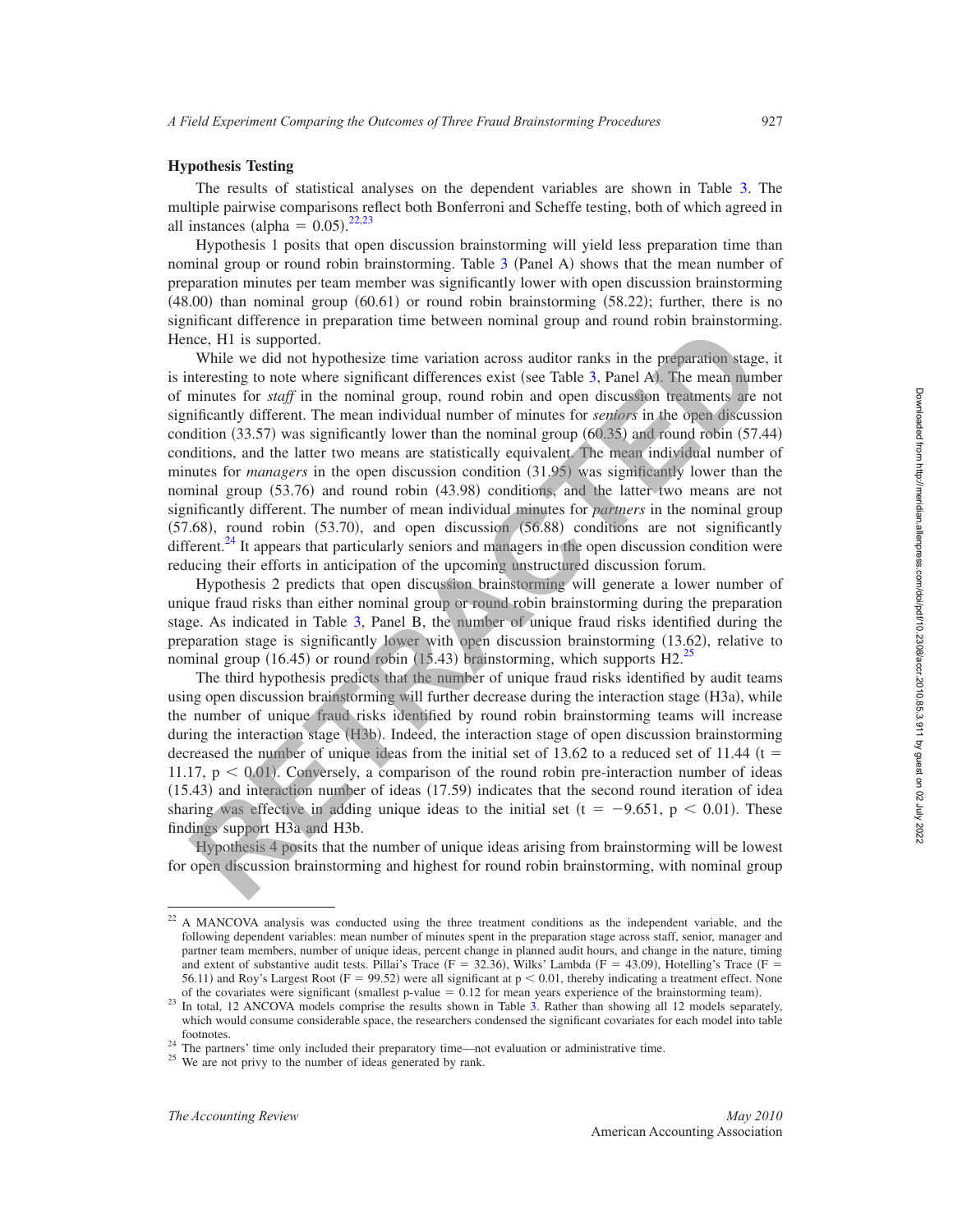<span id="page-17-0"></span>

|                                                                                                                                                                                                                                                                                                                                                                                                                                                                                                                                                                                          |                         |                                                                    | <b>TABLE 3</b>               |                         |          |                           |                |         |
|------------------------------------------------------------------------------------------------------------------------------------------------------------------------------------------------------------------------------------------------------------------------------------------------------------------------------------------------------------------------------------------------------------------------------------------------------------------------------------------------------------------------------------------------------------------------------------------|-------------------------|--------------------------------------------------------------------|------------------------------|-------------------------|----------|---------------------------|----------------|---------|
|                                                                                                                                                                                                                                                                                                                                                                                                                                                                                                                                                                                          |                         | Results of ANCOVA and Multiple Pairwise Comparisons <sup>a,b</sup> |                              |                         |          |                           |                |         |
| <b>Panel A: Mean Collective Minutes</b>                                                                                                                                                                                                                                                                                                                                                                                                                                                                                                                                                  |                         |                                                                    |                              |                         |          |                           |                |         |
| <b>Preparation Stage</b>                                                                                                                                                                                                                                                                                                                                                                                                                                                                                                                                                                 | <b>Nominal</b><br>Group |                                                                    | <b>Round</b><br><b>Robin</b> |                         |          | Open<br><b>Discussion</b> | <b>F-Ratio</b> | p-value |
| Staff <sup>c</sup>                                                                                                                                                                                                                                                                                                                                                                                                                                                                                                                                                                       | 70.67                   | $=$                                                                | 77.77                        | $=$                     |          | 69.62                     | 3.15           | .05     |
| Seniors <sup>d</sup>                                                                                                                                                                                                                                                                                                                                                                                                                                                                                                                                                                     | 60.35                   | $=$                                                                | 57.44                        | >                       |          | 33.57                     | 75.36          | .01     |
| Managers <sup>e</sup>                                                                                                                                                                                                                                                                                                                                                                                                                                                                                                                                                                    | 53.76                   | $=$                                                                | 43.98                        | >                       |          | 31.95                     | 50.60          | .01     |
| Partners <sup>1</sup>                                                                                                                                                                                                                                                                                                                                                                                                                                                                                                                                                                    | 57.68                   | $=$                                                                | 53.70                        |                         |          | 56.88                     | 0.24           | .80     |
| Total <sup>g</sup>                                                                                                                                                                                                                                                                                                                                                                                                                                                                                                                                                                       | 60.61                   | $=$                                                                | 58.22                        |                         |          | 48.00                     | 22.44          | .01     |
| Panel B: Number of Unique Fraud Risks                                                                                                                                                                                                                                                                                                                                                                                                                                                                                                                                                    |                         |                                                                    |                              |                         |          |                           |                |         |
|                                                                                                                                                                                                                                                                                                                                                                                                                                                                                                                                                                                          |                         | <b>Nominal</b><br>Group                                            |                              | Round<br>Robin          |          | Open<br><b>Discussion</b> | <b>F-Ratio</b> | p-value |
| # Unique Risks—Pre-Interaction <sup>h</sup>                                                                                                                                                                                                                                                                                                                                                                                                                                                                                                                                              |                         | 16.45                                                              | $=$                          | 15.43                   | >        | 13.62                     | 5.99           | .01     |
| # Unique Risks—During-Interaction <sup>1</sup>                                                                                                                                                                                                                                                                                                                                                                                                                                                                                                                                           |                         | 16.45                                                              | ≒                            | 17.59                   | >        | 11.44                     | 34.26          | .01     |
| Panel C: Audit Plan Adjustments <sup>J</sup>                                                                                                                                                                                                                                                                                                                                                                                                                                                                                                                                             |                         | <b>Nominal</b><br>Group                                            |                              | <b>Nominal</b><br>Group |          | Open<br><b>Discussion</b> | <b>F-Ratio</b> | p-value |
| % Increase in Planned Audit Hours <sup>k</sup>                                                                                                                                                                                                                                                                                                                                                                                                                                                                                                                                           |                         | 1.81                                                               | $=$                          | 1.65                    | >        | 0.83                      | 86.12          | .01     |
| Total # of Substantive Tests Affected <sup>1</sup>                                                                                                                                                                                                                                                                                                                                                                                                                                                                                                                                       |                         | 23.36                                                              | $=$                          | 27.76                   | >        | 13.86                     | 23.58          | .01     |
| # of Substantive Tests: Nature <sup>m</sup>                                                                                                                                                                                                                                                                                                                                                                                                                                                                                                                                              |                         | 8.04                                                               | $=$                          | 10.10                   | >        | 2.62                      | 3.59           | .03     |
| # of Substantive Tests: Timing <sup>n</sup>                                                                                                                                                                                                                                                                                                                                                                                                                                                                                                                                              |                         | 10.22                                                              | $=$                          | 10.56                   | $\rm{>}$ | 4.26                      | 12.53          | .01     |
| # of Substantive Tests: Extent <sup>o</sup>                                                                                                                                                                                                                                                                                                                                                                                                                                                                                                                                              |                         | 5.10                                                               | $\,<\,$                      | 7.10                    | $=$      | 6.98                      | 14.88          | .01     |
| In all cases, the Scheffe and Bonferroni multiple pairwise comparison tests provide the same results (alpha = .05).<br>The following covariates were included in all ANCOVA models: perceived anonymity of fraud risks, size of the brainstorming team, mean age of the brainstorming team, mean<br>years audit experience of the brainstorming team, number of years auditing the client, client revenues, percent female auditors on the brainstorming team, client industry.<br>Significant covariates are indicated in the following notes.<br>There were no significant covariates. |                         |                                                                    |                              |                         |          |                           |                |         |

Downloaded from http://meridian.allenpress.com/doi/pdf/10.2308/accr.2010.85.3.911 by guest on 02 July 2022

Downloaded from http://meridian.allenpress.com/doi/pdf/10.2308/accr.2010.85.3.911 by guest on 02 July 2022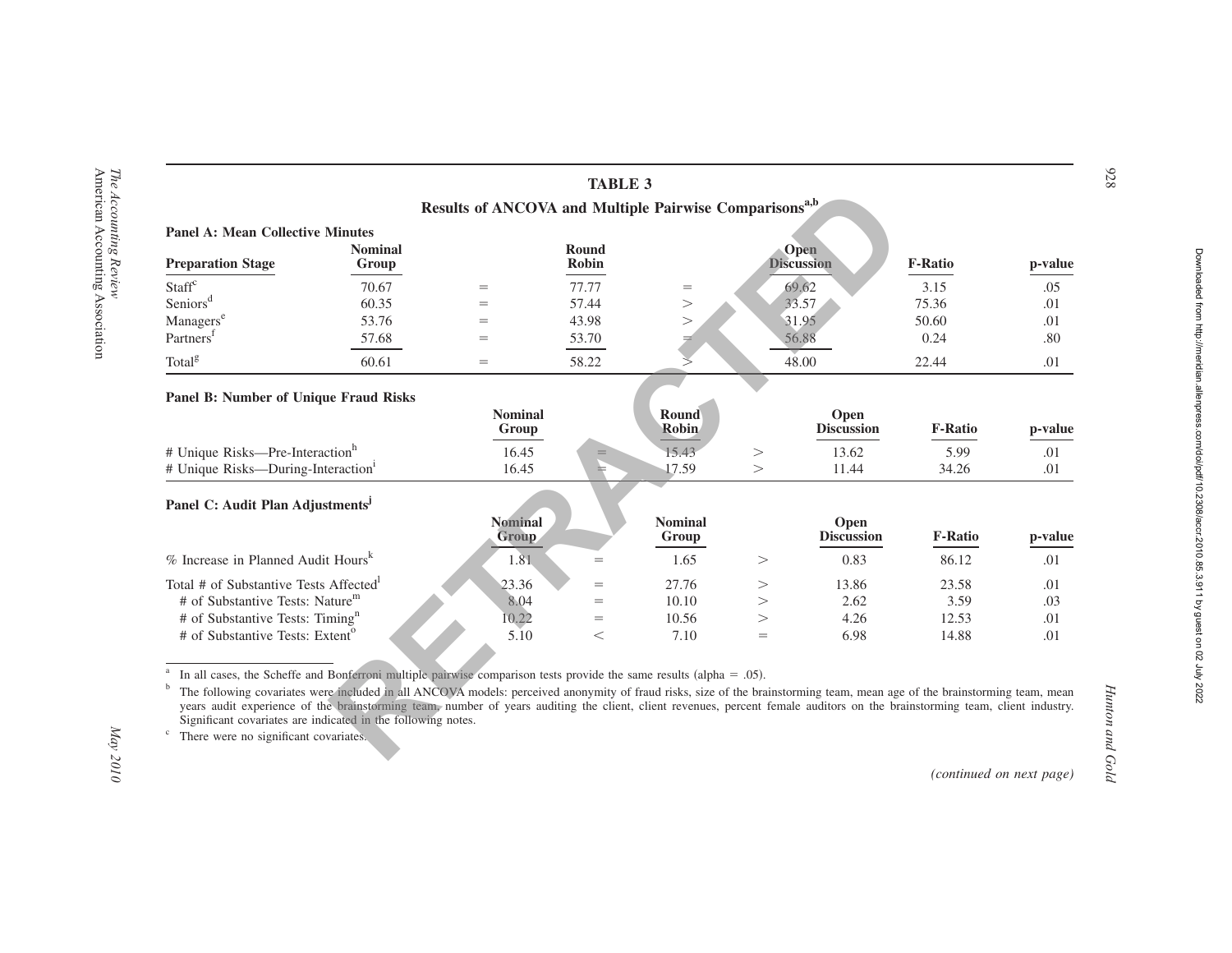d

- Percent female auditors on the brainstorming team was significant ( $F = 3.25$ ,  $p = .07$ ), greater percent female team members is associated with more time spent in the preparation stage.
- e<sup>e</sup> Number of years auditing the client was significant ( $F = 3.79$ ,  $p = .05$ ). more years is associated with less time spent in the preparation stage.
- fBrainstorming team size was significant ( $F = 3.58$ ,  $p < .06$ ), larger team size is associated with more time spent in the preparation stage; client revenues was significant ( $F = 3.70$ ,  $p = .06$ ), larger client size is associated with more time spent in the preparation stage; and mean years audit experience of the brainstorming team was significant ( $F = 2.84$ , p  $=$  .09), less audit experience is associated with more time spent in the preparation stage.
- There were no significant covariates.
- hThere were no significant covariates.
- iThere was no "interaction stage" for the nominal group technique, but the number of unique ideas generated during the preparation stage was used to compare against the number of unique ideas arising from interaction stage of round robin and open discussion brainstorming. There were no significant covariates.
- In addition to the covariates mentioned in Note b (above), the ANCOVA models used to assess variables shown in Panel C also included the "number of unique ideas" as an additional covariate.
- kMean years experience of the brainstorming team was significant ( $F = 7.48$ ,  $p = .01$ ), greater mean experience is associated with higher percent changes in audit hours; the number of unique ideas was significant  $(F = 2,338.62, p = .01)$ , more unique ideas is associate with higher percent changes in audit hours.
- Number of years auditing the client was significant ( $F = 3.37$ ,  $p = .07$ ), more years auditing the client is associated with fewer numbers of total additional substantive tests; the number of unique ideas was significant  $(F = 3,361.31, p = .01)$ , more unique ideas is associate with greater numbers of total additional substantive tests.
- <sup>m</sup> The number of unique ideas was significant ( $F = 1,430.87$ ,  $p = .01$ ), more unique ideas is associate with greater numbers of additional substantive tests involving the nature of tests.
- <sup>n</sup> Number of years auditing the client was significant ( $F = 2.86$ ,  $p = .09$ ), more years is associated with fewer numbers of additional substantive tests involving the timing of tests; the number of unique ideas was significant  $(F = 1,373.68, p = .01)$ , more unique ideas is associate with greater numbers of additional substantive tests involving the timing of tests.
- oClient revenues was significant ( $F = 3.37$ ,  $p = .07$ ), higher revenues are associate with greater numbers of additional substantive tests involving the extent of tests; the number of unique ideas was significant ( $F = 46.27$ ,  $p = .01$ ), more unique ideas is associate with greater numbers of additional substantive tests involving the extent of tests.

**Profiles a significant (F = 3.79, p = .0), more years as associated with six times in the preparation and**  $R = 3.2$ **, p = .0), and the state of the state of the state of the state of the state of the state of the state of** 

*A Field Experiment Comparing the Outcomes of Three Fraud Brainstorming Procedures*

**Outcomes of Three Fraud** 

**Brainstorming Procedures** 

 $\boldsymbol{A}$ 

Field Experiment Comparing the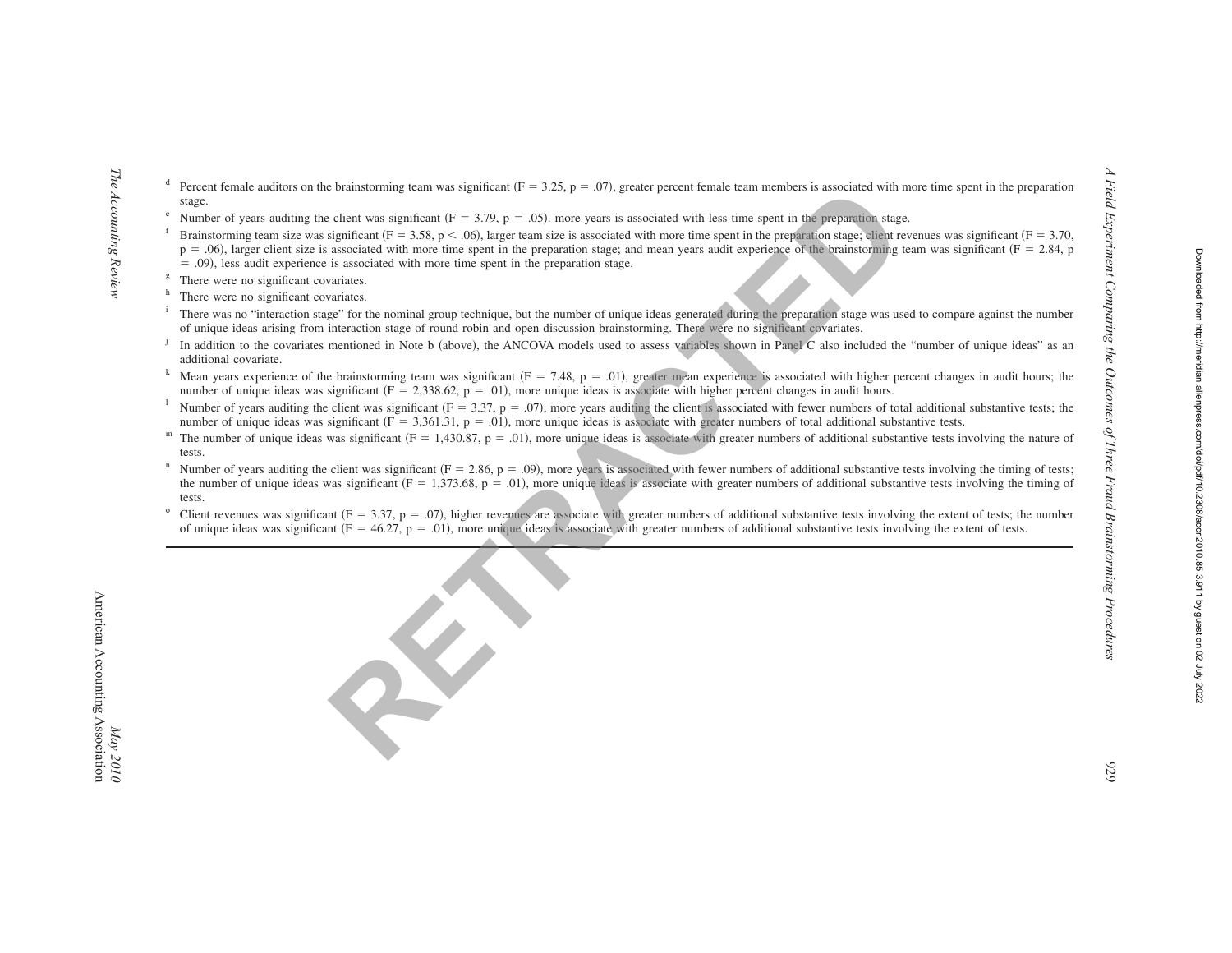brainstorming falling in the middle. As indicated in Table [3,](#page-17-0) Panel B, open discussion brainstorming resulted in a significantly lower number of unique fraud risks (11.44) than round robin (17.59) and nominal group brainstorming (16.45); however, contrary to our predictions, the number of unique ideas arising from the round robin condition was not statistically greater than the nominal group condition; accordingly, H4 is only partially supported.

Hypothesis 5 suggests that adjustments to the preliminary audit plan will be greatest for round robin brainstorming and smallest for open discussion, with nominal group brainstorming falling between the two interactive procedures. We examine this proposition using multiple metrics (percent increase in planned audit hours, and number of changes/additions to substantive testing, subdivided into the nature, extent and timing of substantive tests), all of which are shown on Table [3,](#page-17-0) Panel C.

The mean percent increase in planned audit hours in the open discussion brainstorming treatment (0.83 percent) is significantly lower than in the nominal group (1.81 percent) and round robin (1.65 percent) treatments. Further, the total number of substantive tests that were changed or added as a result of fraud brainstorming is greater in the nominal group (23.36) and round robin (27.76) conditions than the open discussion condition (13.86). The number of affected substantive tests involving "nature" is greater with nominal group (8.04) and round robin brainstorming (10.10), as compared to open discussion brainstorming (2.62). Similarly, the number of affected tests involving "timing" is greater with nominal group (10.22) and round robin brainstorming (10.56), as compared to open discussion brainstorming (4.26). However, there is no significant difference in any of the aforementioned metrics between round robin and nominal group brainstorming. Finally, the number of changes/additions focusing on "extent" is lower in the nominal group condition  $(5.10)$  when compared to the round robin  $(7.10)$  and open discussion  $(6.98)$ brainstorming conditions, with the latter two being statistically equivalent. divided into the nature, extent and timing of substantive tests), all of which are shown on Ta<br>
and C.<br>
Panel C.<br>
The mean percent is significantly lower than in the nominal group (1.83 percent) and rot<br>
intent (0.83 perce

Some researchers and practitioners have suggested that modifying nature and changing the timing of standard audit plans are valuable fraud detection procedures (Zimbelman 1997; [Albrecht](#page-22-10) et al. 2001; AICPA 2002; Glover et al. 2003; Asare and Wright 2004). The reasoning is that fraudulent audit clients are often prepared to deal with standard audit procedures, while unexpected changes to the types and timing of substantive tests can reveal evidence that might be otherwise consciously hidden. Because nominal group and round robin brainstorming resulted in greater numbers of changes/additions involving the nature and timing of substantive testing and higher percent changes to the preliminary audit plans, we suggest that these two brainstorming procedures generally resulted in a more favorable outcome than open discussion brainstorming. However, H5 is only partially supported since there is (generally) no difference in audit plan adjustments between the nominal group and round robin treatments.

#### **V. DISCUSSION**

While fraud brainstorming is required by SAS No. 99, little is known about the relative efficacy of different brainstorming procedures, particularly in the field environment. In an attempt to further inform theory and practice in this regard, our field experiment compares the most commonly used brainstorming procedure in practice (open discussion) to nominal group brainstorming, and introduces a promising procedure that has not been examined in the context of fraud brainstorming, called the round robin procedure. In this study, the nominal group and round robin procedures yield equivalent outcomes from the perspective of the number of unique fraud risks identified, percent increase in planned audit hours, and number of changes to the nature and timing of substantive testing, whereas these outcomes in the open discussion brainstorming condition were lower.

Another revealing finding from the current study is reflected in the mean time spent per team member in the preparation stage of fraud brainstorming. The results indicate that the mean time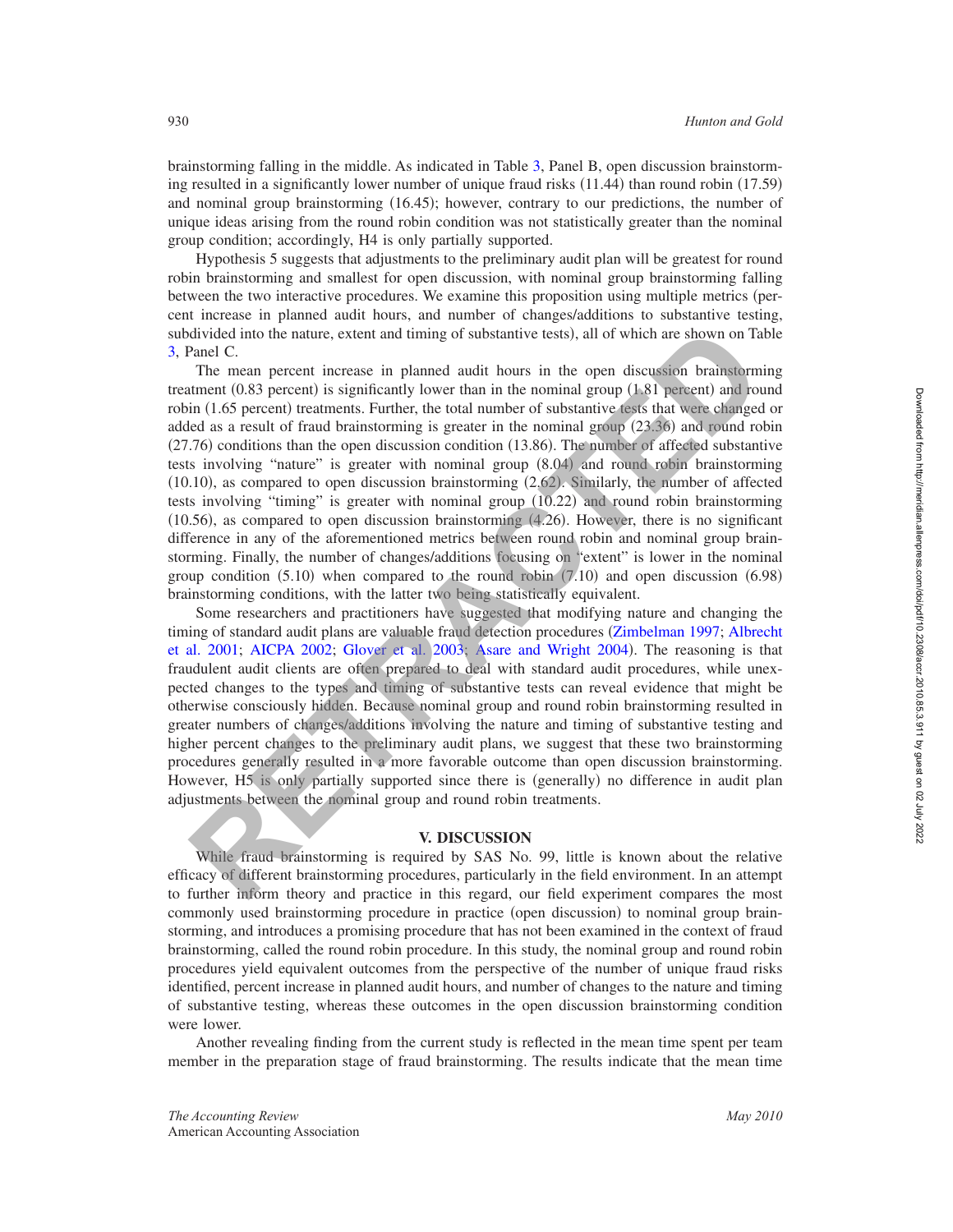spent was significantly less with the open discussion procedure, relative to the other two procedures, suggesting that auditors who were anticipating unstructured group discussion reduced their preparatory effort, perhaps because they were attempting to "free ride" on other auditors' efforts since they knew that the ideas they generated during the preparatory phase (i.e., nominal group brainstorming) would not be revealed to others in the group. Interestingly, the lower preparation time can be attributed to senior and manager auditors in the open discussion treatment, as they expended considerably less time in the preparation stage of brainstorming than senior and manager auditors in the other two conditions. Future research should attempt to uncover reasons why preparation time differences across the treatment conditions were observed generally, and particularly for seniors and managers.

Our results are consistent with Carpenter (2007) regarding the number of unique ideas generated by brainstorming, as we similarly find that the nominal group procedure generated more unique fraud risks than open discussion. On the other hand, while Carpenter (2007) reported that open discussion brainstorming generated higher quality fraud risk ideas than nominal brainstorming, findings from the current study suggest the opposite. We observed fewer audit plan adjustments following the open discussion procedure. Because the contexts laboratory versus field experiment), tasks (case scenario versus actual clients) and team compositions (artificial versus natural) differ between the two studies, it is, however, difficult to draw direct comparisons.

One particular difference between Carpenter (2007) and the current study holds future research potential. Carpenter (2007) directly measured the quality of fraud risk ideas, while the current study assessed a second-order effect of quality—audit plan adjustments. While the quality of ideas generated during open discussion brainstorming in the Carpenter (2007) study was judged to be greater than for nominal brainstorming, it is possible that some of the ideas generated already would have been impounded in the preliminary audit plan (pre-brainstorming); thus, the extent to which such ideas might have affected the audit plan is unknown. Comparing and contrasting these two studies suggests future research that directly measures the quality of fraud risk ideas generated through brainstorming and follows the ideas through audit plan adjustments. y for seniors and managers.<br>
Yor seniors and managers.<br>
Our results are consistent with [C](#page-22-4)arpenter (2007) regarding the number of anique delasts<br>
del by brainstoroming, as we similarly find that the nominal group procedure

Results from the current study are also consistent with Lynch et al. (2009), in that both studies find that nominal brainstorming is more effective than open discussion brainstorming. In addition, Lynch et al. (2009) report equivalent effectiveness between electronic interactive brainstorming and electronic nominal brainstorming, and we find similar effectiveness between the round robin and nominal group brainstorming procedures. Since electronic brainstorming is potentially more efficient and effective than face-to-face procedures, future research should examine the relative efficacy of electronic interactive, electronic nominal group and electronic round robin brainstorming.

Hoffman and Zimbelman (2009) examined the effect of different brainstorming procedures on audit-planning judgments. They found that auditors who interacted in brainstorming groups (open discussion) were more likely to change the nature of standard audit procedures, relative to individuals (nominal groups), while our results suggest the opposite. It is difficult to compare our results to the findings of [Hoffman and Zimbelman](#page-23-5) (2009) because in the current study, audit plan modifications were made to a preliminary audit plan that had already impounded fraud detection testing based on standard audit plans and prior years' audit experience coupled with client specific idiosyncrasies, while participants in [Hoffman and Zimbelman](#page-23-5) (2009) were asked to modify a standard audit plan. Further, the current study involved 150 different clients across all treatments whereas [Hoffman and Zimbelman](#page-23-5) (2009) used a single case in all treatments. Nevertheless, find-ings from both [Hoffman and Zimbelman](#page-23-5) (2009) and [Carpenter](#page-22-4) (2007) contradict the relative superiority of nominal group over open discussion reported in the current study, which calls for further research in this area.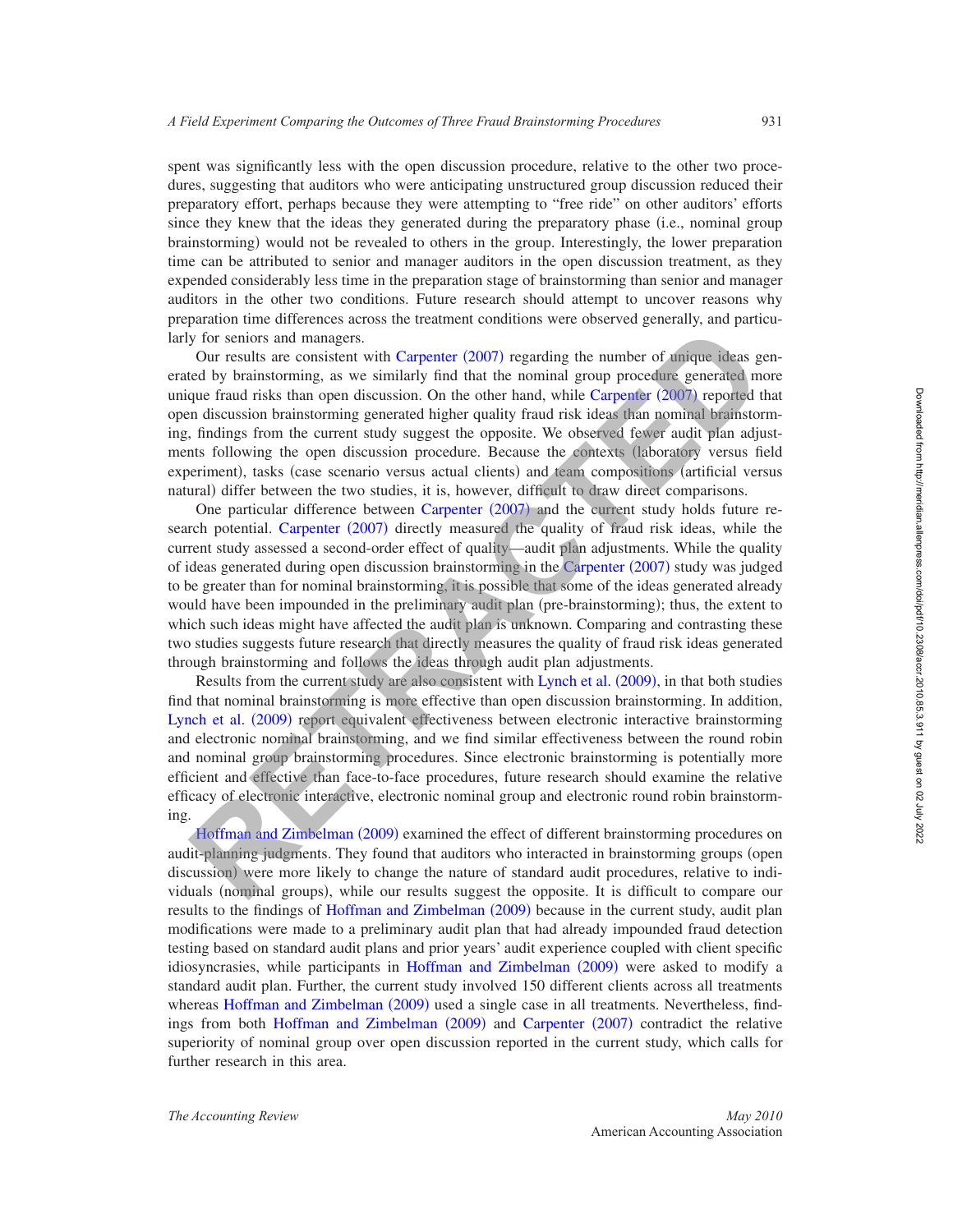This study is limited by several factors and conditions. First, the participating audit firm set several restrictions on the nature of clients that could be included in the sample. Without further information on the complete set of possible clients that could have been included in the sample frame, one cannot know the nature and extent of bias that these restrictions might have placed on the study results. Second, the audit partner and in-charge manager chose the audit team members who would participate in the brainstorming process, identified the unique fraud risks from the entire set of risks provided by the brainstorming team and decided what changes (if any) to make to substantive testing and planned audit hours. While leaving such discretion to the audit partner and in-charge manager could have biased the study results, randomization of client selection and treatments to clients alleviates the concern that such potential biases were systematically different among the treatment conditions. Third, the participating firm had never used the nominal group or round robin procedure prior to this study. As a result, auditors in these conditions might have felt an increased sense of accountability associated with the novelty of these approaches. On the other hand, auditors in the traditional open discussion brainstorming condition were also asked to engage in nominal brainstorming before meeting face-to-face, reflecting a procedure that was different from prior years and other clients; hence, any reactive effects driven by mere participation in this study should be fairly constant across the three conditions. Last, participants in the nominal group (only) condition knew that their fraud risks were not anonymous, as did participants in the round robin condition; however, participants in the open discussion condition neither forwarded nor verbalized their lists, thus, the lower number of unique ideas arising from the preliminary stage in the open discussion condition could be a result of differing anonymity perceptions. The was protention that the particle incomparation of the matter and the concentral and the protection of the metric of charge in noning the metric of charge in protection and the protection of the protection of the protec

After considering the limitations and offsetting strengths of the current field experiment, we believe that researchers and practitioners can gain some insight into the relative effects of nominal group, round robin, and open discussion fraud brainstorming, which can inform future research and practice in this area. First, we administered an experiment in a contextually rich field setting that involved natural hierarchical teams of practicing auditors and existing clients, where complex risks, motivations, and incentives are at stake. Second, in response to Bonner's (2008) call for research on interventions that may improve groups' judgment and decision making quality, we examined the round robin procedure of fraud brainstorming, which to our knowledge has not been subjected to empirical investigation in prior research. Third, as far as we can determine, this is the first field study to document the effect of fraud brainstorming on planned audit hours, and on the nature, timing, and extent of substantive testing. While the current study adds a few more pieces to the extensive and complex puzzle of fraud brainstorming, there remains much more to learn.

#### **Practice Implications**

We recognize that every research project is limited in myriad ways, thus practitioners should be careful about making wholesale changes based on the findings of any single study. In this light, we would like to comment on the apparent "tie" between the nominal group and round robin procedures examined herein. Since both brainstorming approaches yielded equivalently effective outcomes, which one should a firm adopt if choosing between the two? On one hand, if a firm prefers the nominal group procedure, then we advise that team members meet face-to-face after the nominal idea generation activity to openly discuss their fraud risk ideas. This additional process will ensure compliance with SAS 99, and allow for learning and growth opportunities among team members. On the other hand, if the round robin procedure is favored by a firm, then we similarly advise an open discussion forum after the last round of idea sharing for the same reasons. Since the round robin method includes a face-to-face meeting as part of the procedure, the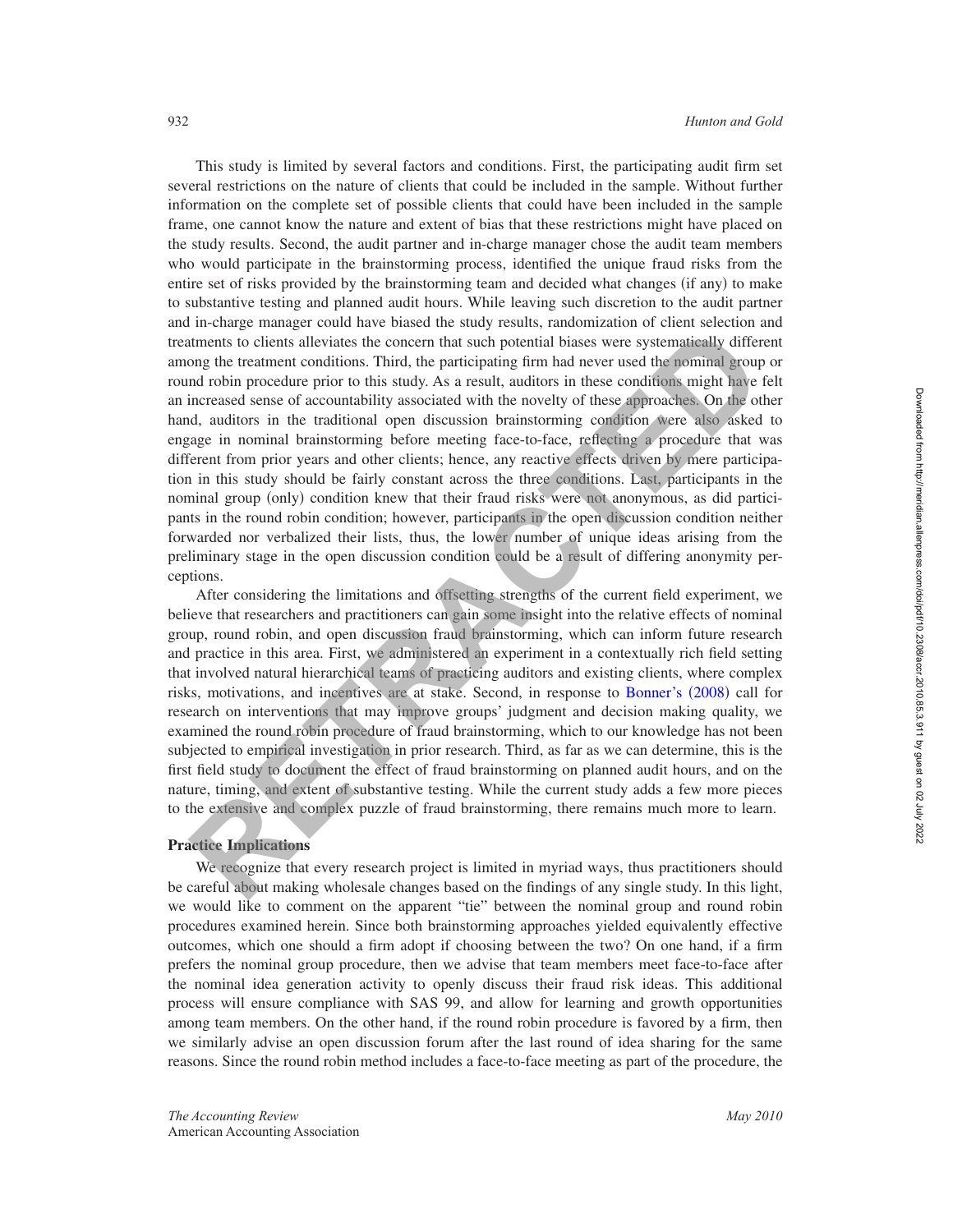incremental effort of including a final open discussion seems quite marginal; thus, we recommend round robin over nominal group brainstorming, which is consistent with the participating CPA firm's viewpoint, as next discussed.

# **Epilogue**

Although the participating CPA firm has yet to finalize its fraud brainstorming procedures, it is considering using a modified version of the round robin procedure. While the preparation stage and evaluation stage of brainstorming would take place as described in this study, the interaction stage would be expanded from two to three phases, as follows: during phase one, each team member, in turn, will be asked to voice his/her risks to the entire team while the other team members listen; during phase two, after all team members have had the opportunity to voice their risks, there will be a second round of expressing new risks that might have come to mind during the first round; and, during phase three, there would be an unstructured open discussion about fraud risks. The reason the firm is considering the third phase is because they wish to be in compliance with SAS 99 and the open discussion portion of the procedure would provide an opportunity for the less experienced members of the team to learn from the more experienced members, as the more experienced members will be able to explain their reasoning processes. is would be expanded from two to three phases, as follows: cluming phase one, earn tends, the expanded from the sixet in turn, will be asked to voice hisher risks to the either team while the other te the best can be escon

# **REFERENCES**

- <span id="page-22-10"></span><span id="page-22-5"></span><span id="page-22-0"></span>Albrecht, C., S. Albrecht, and G. Dunn. 2001. Can auditors detect fraud: A review of the research evidence. *Journal of Forensic Accounting* 2: 1–12.
- <span id="page-22-11"></span>American Institute of Certified Public Accountants (AICPA). 1997. *Consideration of Fraud in a Financial Statement Audit*. Statement on Auditing Standards No. 82. New York, NY: AICPA.
- <span id="page-22-9"></span>——–. 2002. *Consideration of Fraud in a Financial Statement Audit*. Statement on Auditing Standards No. 99. New York, NY: AICPA.
- Asare, S. K., and A. M. Wright. 2004. The effectiveness of alternative risk assessment and program planning tools in a fraud setting. *Contemporary Accounting Research* 21 (2): 325-352.
- <span id="page-22-7"></span>Augustinova, M., D. Oberlé, and G. L. Stasser. 2005. Differential access to information and anticipated group interaction: Impact on individual reasoning. *Journal of Personality and Social Psychology* 88 (4): 619–631.
- <span id="page-22-3"></span><span id="page-22-1"></span>Bartunek, J. M., and J. K. Murnighan. 1984. The nominal group technique: expanding the basic procedure and underlying assumptions. Group and Organization Studies 9 (3): 417-432.
- <span id="page-22-2"></span>Beasley, M. S., and G. Jenkins. 2003. A primer for brainstorming fraud risks. *Journal of Accountancy* (December): 6-9.
- <span id="page-22-8"></span>Bellovary, J. L., and K. M. Johnstone. 2007. Descriptive evidence from audit practice on SAS No. 99 brainstorming activities. *Current Issues in Auditing* 1: 1–11.
- <span id="page-22-6"></span>Bonner, S. E. 2008. *Judgment and Decision Making in Accounting*. Upper Saddle River, NJ: Pearson Prentice Hall.
- <span id="page-22-4"></span>Brazel, J. F., C. P. Agoglia, and R. C. Hatfield. 2004. Electronic versus face-to-face review: The effects of alternative forms of review on auditors' performance. *[The Accounting Review](http://dx.doi.org/10.2308/accr.2004.79.4.949)* 79 (4): 949–966.
- Brown, V. R., and P. B. Paulus. 2002. Making group brainstorming more effective: Recommendations from an associative memory perspective. *[Current Directions in Psychological Science](http://dx.doi.org/10.1111/1467-8721.00202)* 11 (6): 208-212.
- Carpenter, T. D. 2007. Audit team brainstorming, fraud risk identification, and fraud risk assessment: Implications of SAS No. 99. *[The Accounting Review](http://dx.doi.org/10.2308/accr.2007.82.5.1119)* 82 (5): 1119-1140.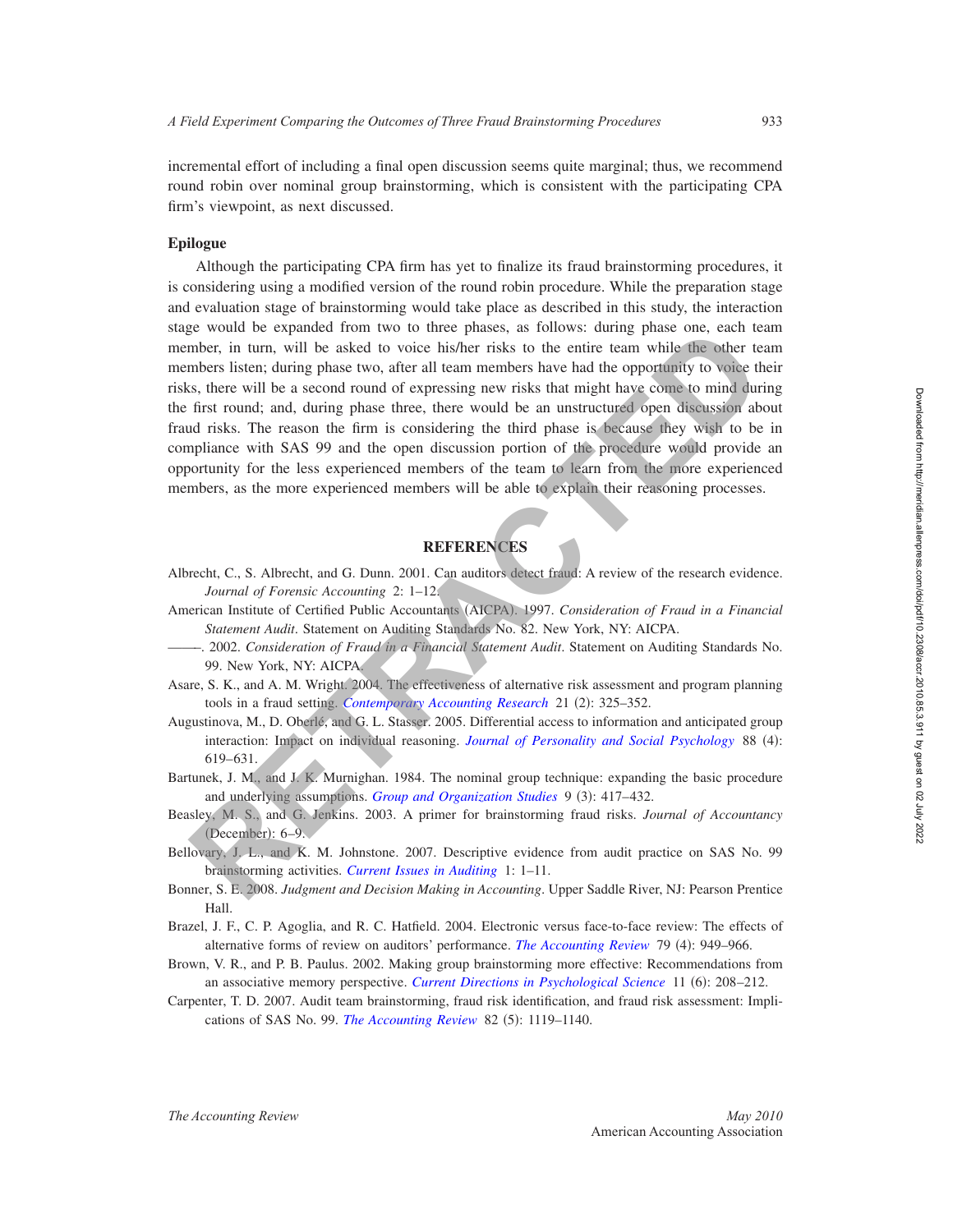- <span id="page-23-11"></span><span id="page-23-4"></span><span id="page-23-3"></span>Delbecq, A. L., A. H. Van de Ven, and D. H. Gustafson. 1975. *Group Techniques for Program Planning: A Guide to Nominal Group and Delphi Processes*. Glenview, IL: Scott, Foresman and Co.
- <span id="page-23-13"></span>Dennis, A. R., and J. S. Valacich. 1993. Computer brainstorms: More heads are better than one. *[The Journal](http://dx.doi.org/10.1037/0021-9010.78.4.531)* [of Applied Psychology](http://dx.doi.org/10.1037/0021-9010.78.4.531) 78 (4): 531-537.
- <span id="page-23-1"></span>——–, and ——–. 1994. Group, sub-group, and nominal group idea generation: New rules for a new media. [Journal of Management](http://dx.doi.org/10.1016/0149-2063(94)90027-2) 20 (4): 723-736.
- <span id="page-23-2"></span>——–, J. E. Aronson, W. G. Heninger, and E. D. Walker. 1999. Structuring time and task in electronic brainstorming. Management Information Systems Quarterly 23 (1): 95-108.
- Diehl, M., and W. Stroebe. 1987. Productivity loss in brainstorming groups: Toward the solution of a riddle. Journal of Personality and Social Psychology 53 (3): 497-509.
- ——–, and ——–. 1991. Productivity loss in idea-generating groups: Tracking down the blocking effect. Journal of Personality and Social Psychology 61 (3): 392-403.
- <span id="page-23-22"></span>Fox, W. M. 1989. The improved nominal group technique (INGT). Journal of Management Development 8  $(1)$ : 20-27.
- <span id="page-23-21"></span>Glover, S. M., D. F. Prawitt, J. J. Schultz, and M. F. Zimbelman. 2003. A test of changes in auditors' fraud-related planning judgments since the issuance of SAS No. 82. *Auditing: A Journal of Practice* and Theory 22 (2): 237-251.
- <span id="page-23-16"></span><span id="page-23-5"></span>Hegedus, D. M., and R. V. Rasmussen. 1986. Task effectiveness and interaction process of a modified nominal group technique in solving an evaluation problem. *Journal of Management* 12 (4): 545–560.
- <span id="page-23-18"></span>Hoffman, V. B., and M. F. Zimbelman. 2009. Do strategic reasoning and brainstorming help auditors change their standard audit procedures in response to fraud risk? The Accounting Review 84 (3): 811-837.
- <span id="page-23-6"></span>Karau, S. J., and K. D. Williams. 1993. Social loafing: A meta-analytics review and theoretical integration. Journal of Personality and Social Psychology 65 (4): 681-706.
- <span id="page-23-19"></span>Lamm, H., and G. Trommsdorff. 1973. Group versus individual performance on tasks requiring ideational proficiency (brainstorming): A review. *European Journal of Social Psychology* 3 (4): 361–387.
- <span id="page-23-20"></span>Lynch, A. L., U. S. Murthy, and T. J. Engle. 2009. Fraud brainstorming using computer-mediated communication: The effects of brainstorming technique and facilitation. *The Accounting Review* 84 (4): 1209–1232. *Journal of Personality and Social Paythology 53 (3): 497-500.<br> Allowing and Social Psychology 61 (3): 392-403.<br> [RE](http://dx.doi.org/10.1207/s15327957pspr1003_1)P Journal of Personality and Social Psychology 61 (3): 392-403.<br>
(W. M. 1989. [T](http://dx.doi.org/10.1207/s15324834basp1201_1)he improved nominal grou*
- <span id="page-23-15"></span><span id="page-23-10"></span>Mahler, J. G. 1987. Structured decision making in public organizations. Public Administration Review 47 (4): 336–342.
- <span id="page-23-8"></span>Mullen, B., C. Johnson, and E. Salas. 1991. Productivity loss in brainstorming groups: A meta-analytic integration. *Basic and Applied Social Psychology* 12 (1): 3-23.
- <span id="page-23-12"></span>Nijstad, B. A., and W. Stroebe. 2006. How the group affects the mind: A cognitive model of idea generation in groups. Personality and Social Psychology Review 10 (3): 186-213.

<span id="page-23-9"></span>Osborn, A. F. 1957. *Applied Imagination*. New York, NY: Charles Scribner's Sons.

- <span id="page-23-0"></span>Paulus, P. B., T. S. Larey, and A. H. Ortega. 1995. Performance and perceptions of brainstormers in an organizational setting. Basic and Applied Social Psychology 17 (1): 249-265.
- ——–, ——–, and M. T. Dzindolet. 2000. Creativity in groups and teams. In *Groups at Work: Advances in Theory and Research*, edited by M. Turner. Hillsdale, NJ: Lawrence Erlbaum.

<span id="page-23-14"></span><span id="page-23-7"></span>Public Company Accounting Oversight Board (PCAOB). 2007. *Observations on Auditors' Implementation of PCAOB Standards relating to Auditors' responsibilities with Respect to Fraud*. PCAOB Release No. 2007–001. Washington, D.C.: PCAOB.

- Ramos, M. 2003. Auditors' responsibility for fraud detection. *Journal of Accountancy* (January): 10-12.
- <span id="page-23-17"></span>Rietzschel, E. F., B. A. Nijstad, and W. Stroebe. 2006. Productivity is not enough: A comparison of interactive and nominal brainstorming groups on idea generation and selection. *[Journal of Experimental](http://dx.doi.org/10.1016/j.jesp.2005.04.005)* [Social Psychology](http://dx.doi.org/10.1016/j.jesp.2005.04.005) 42 (2): 244-251.
- Shepperd, J. A. 1993. Productivity loss in performance groups: A motivation analysis. *[Psychological Bulletin](http://dx.doi.org/10.1037/0033-2909.113.1.67)* 113 (1): 67-81.